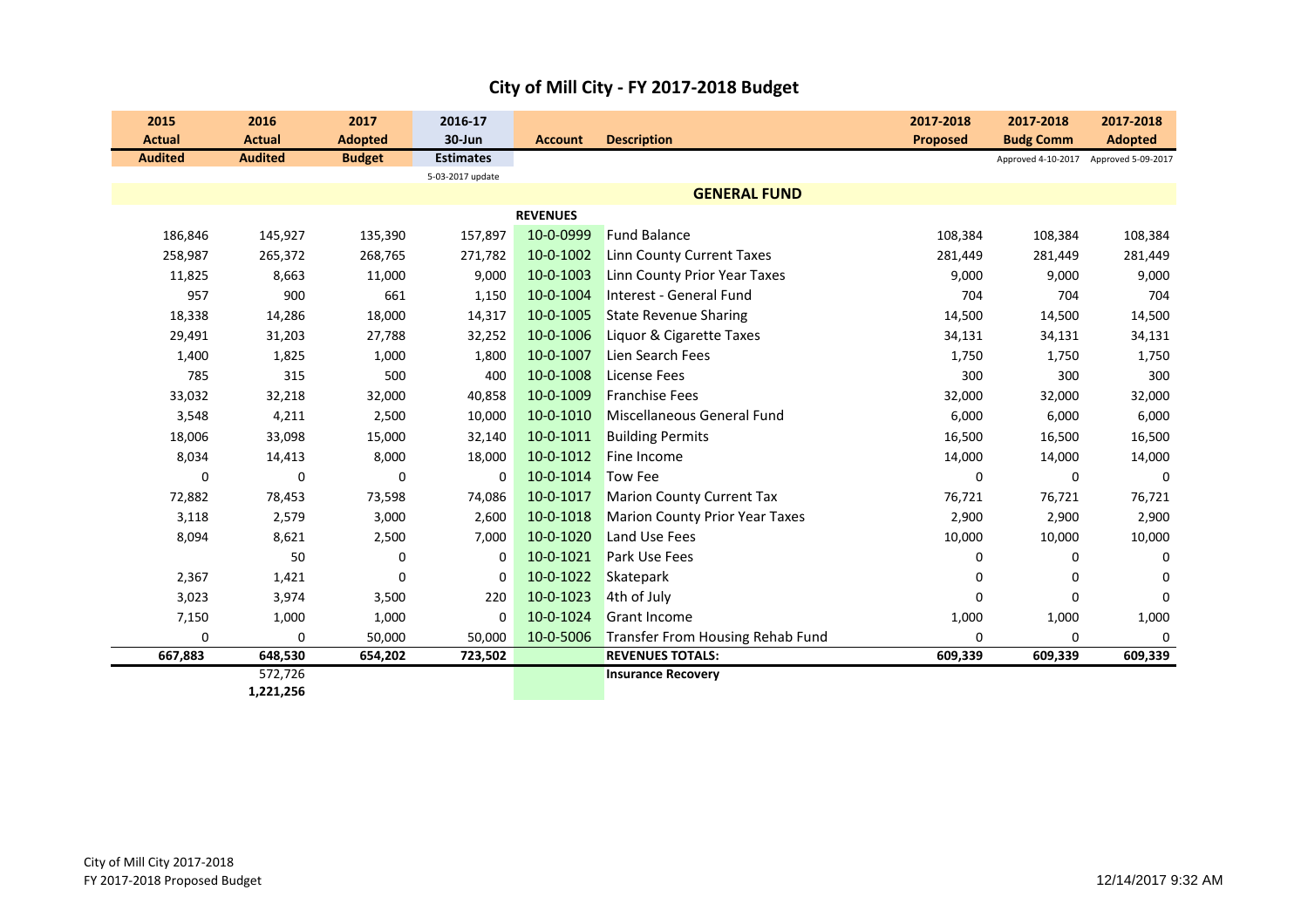| 2015                  | 2016                  | 2017             | 2016-17          |                     |                                                      | 2017-2018        | 2017-2018            | 2017-2018                             |
|-----------------------|-----------------------|------------------|------------------|---------------------|------------------------------------------------------|------------------|----------------------|---------------------------------------|
| <b>Actual</b>         | <b>Actual</b>         | <b>Adopted</b>   | 30-Jun           | <b>Account</b>      | <b>Description</b>                                   | Proposed         | <b>Budg Comm</b>     | <b>Adopted</b>                        |
| <b>Audited</b>        | <b>Audited</b>        | <b>Budget</b>    | <b>Estimates</b> |                     |                                                      |                  |                      | Approved 4-10-2017 Approved 5-09-2017 |
|                       |                       |                  | 5-03-2017 update | <b>EXPENDITURES</b> |                                                      |                  |                      |                                       |
|                       |                       |                  | 40               | 10-2-2001           |                                                      | $\mathbf 0$      |                      | $\mathbf 0$                           |
|                       |                       |                  |                  | 10-2-2002           | <b>City Administrator</b>                            |                  | $\mathbf 0$<br>5,765 |                                       |
| 6,485                 | 5,638                 | 6,000            | 6,364<br>2,695   | 10-2-2003           | <b>Public Works Supervisor</b><br>Clerk II - Finance | 5,765            |                      | 5,765                                 |
| 14,512<br>18,981      | 14,892<br>20,571      | 15,400<br>21,350 | 25,372           | 10-2-2004           | <b>City Recorder</b>                                 | 14,585<br>21,845 | 14,585<br>21,845     | 14,585<br>21,845                      |
| 8,083                 | 8,713                 | 8,713            | 8,797            | 10-2-2005           | Judge                                                | 8,890            | 8,890                | 8,890                                 |
|                       |                       |                  |                  | 10-2-2006           | <b>PERS</b>                                          |                  |                      |                                       |
| 7,810<br>39           | 7,954                 | 9,236<br>2,520   | 7,589<br>2,520   | 10-2-2007           | Worker's Comp & Benefit Assessment                   | 13,765           | 13,765               | 13,765                                |
|                       | 1,523                 |                  |                  | 10-2-2008           |                                                      | 2,525            | 2,525                | 2,525                                 |
| 3,879                 | 3,874                 | 5,633            | 3,652            | 10-2-2009           | SS & MC<br>Employee Insurance                        | 5,775            | 5,775                | 5,775                                 |
| 12,455                | 13,707                | 14,800           | 15,302           |                     |                                                      | 25,330           | 22,360               | 22,360                                |
| $\pmb{0}$             | 192                   | 600              | 0                | 10-2-2010           | Unemployment                                         | 600              | 600                  | 600                                   |
| 15,675                | 14,615                | 15,400           | 16,141           | 10-2-2013           | <b>Utility Maintenance Worker</b>                    | 15,535           | 15,535               | 15,535                                |
| 3,629                 | 3,623                 | 3,770            | 5,252            | 10-2-2015           | Clerk II - UB /Court/Code Enf.                       | 3,845            | 3,845                | 3,845                                 |
| 1,612                 | $\boldsymbol{0}$      | $\pmb{0}$        | 0                | 10-2-2017           | Councilors & Mayor                                   | $\mathbf 0$      | 0                    | $\mathbf 0$                           |
| 0                     | 1,486                 | 3,000            | 1,639            | 10-2-2018           | PW Maintenance (Buildings & Grounds)                 | 1,882            | 1,882                | 1,882                                 |
| $\mathbf 0$<br>93,160 | $\mathbf 0$<br>96,788 | 0<br>106,422     | 0                | 10-2-2019           | Clerk (part-time)<br>PERSONAL SERV TOTALS:           | 3,140            | 3,140<br>120,512     | 3,140<br>120,512                      |
|                       |                       |                  | 95,363           |                     |                                                      | 123,482          |                      |                                       |
| 1,851                 | 1,794                 | 2,000            | 2,300            | 10-3-3001           | <b>Office Supplies</b>                               | 2,000            | 2,000                | 2,000                                 |
| 228,941               | 240,388               | 220,000          | 220,000          | 10-3-3002           | <b>LCSO Contract</b>                                 | 234,780          | 234,700              | 234,700                               |
| 36,843                | 21,697                | 25,000           | 20,000           | 10-3-3003           | Planning/Admin Consult                               | 20,000           | 21,650               | 21,650                                |
|                       |                       |                  | 2,100            |                     | Consultant: LGPI Employee Study                      | $\mathbf 0$      |                      |                                       |
|                       |                       |                  | 6,600            |                     | Consultant - Add Upon (Accounting)                   | 1,650            |                      |                                       |
|                       |                       |                  | 1,500            |                     | Consultant - Kinney (Budget Prep)                    | $\mathbf 0$      |                      |                                       |
| 2,056                 | 579                   | 500              | 5,000            | 10-3-3004           | Miscellaneous                                        | 2,500            | 2,500                | 2,500                                 |
|                       |                       |                  | $\pmb{0}$        |                     | City Administrator Search Expenses                   | 0                | 0                    | 0                                     |
|                       |                       |                  | 4,600            |                     | Express Emp Prof: Temporary Employee                 | 3,000            | 3,000                | 3,000                                 |
| 300                   | 335                   | 500              | 500              | 10-3-3006           | <b>Court Appointed Legal</b>                         | 1,000            | 1,000                | 1,000                                 |
| 3,790                 | 5,489                 | 5,500            | 5,546            | 10-3-3007           | Audit                                                | 6,000            | 6,000                | 6,000                                 |
| 9,189                 | 9,400                 | 9,400            | 10,575           | 10-3-3008           | Legal Retainer                                       | 10,575           | 10,575               | 10,575                                |
| 8,620                 | 5,850                 | 7,500            | 10,621           | 10-3-3009           | Insurance / Personnel Bonds                          | 8,587            | 8,587                | 8,587                                 |
| 6,728                 | 4,925                 | 6,800            | 4,771            | 10-3-3010           | <b>City Bldg Utilities</b>                           | 5,000            | 5,000                | 5,000                                 |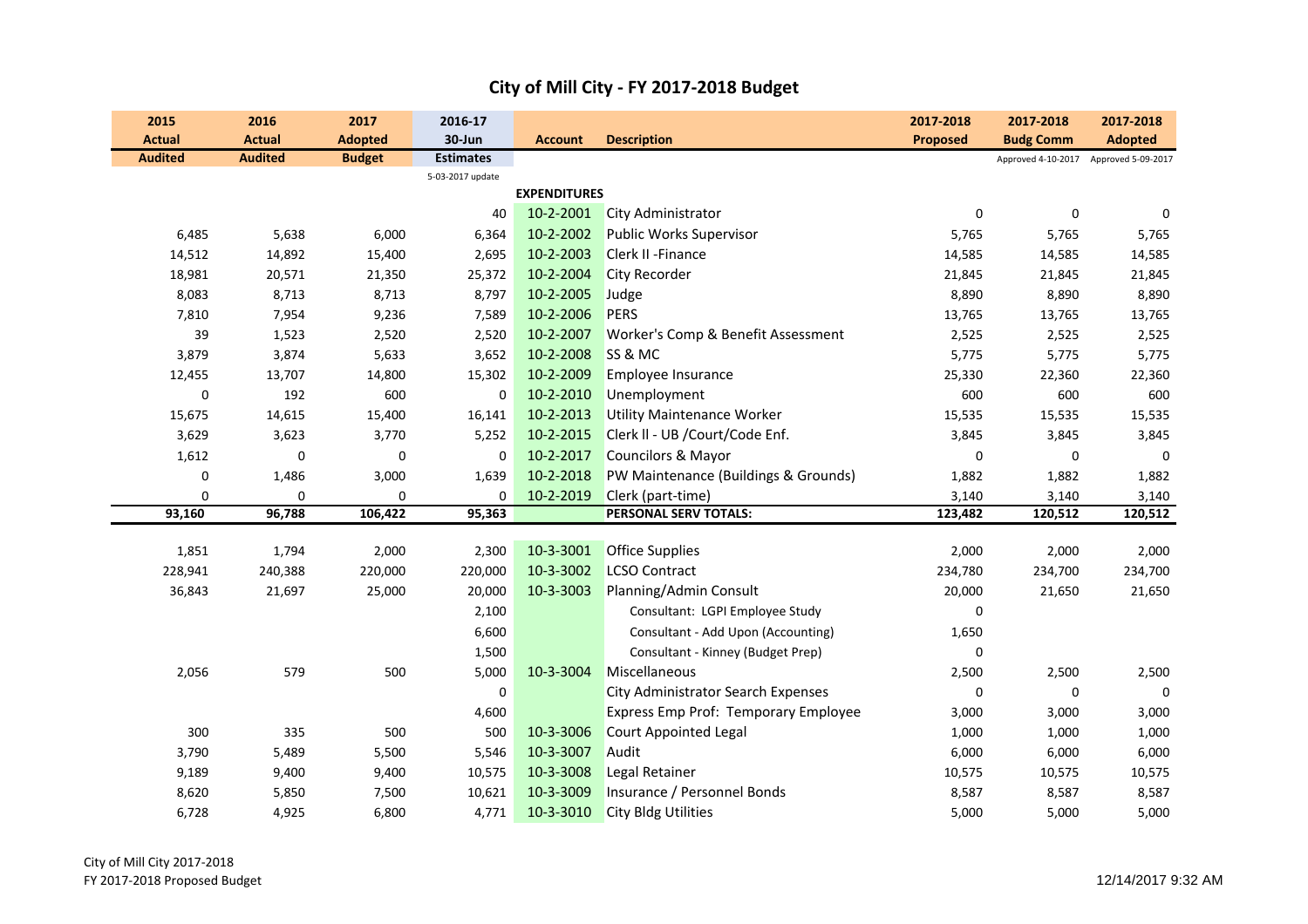| 2015           | 2016           | 2017           | 2016-17          |                |                         | 2017-2018       | 2017-2018          | 2017-2018          |
|----------------|----------------|----------------|------------------|----------------|-------------------------|-----------------|--------------------|--------------------|
| Actual         | Actual         | <b>Adopted</b> | $30 - Jun$       | <b>Account</b> | <b>Description</b>      | <b>Proposed</b> | <b>Budg Comm</b>   | <b>Adopted</b>     |
| <b>Audited</b> | <b>Audited</b> | <b>Budget</b>  | <b>Estimates</b> |                |                         |                 | Approved 4-10-2017 | Approved 5-09-2017 |
|                |                |                | 5-03-2017 update |                |                         |                 |                    |                    |
| 2,772          | 2,912          | 3,000          | 3.491            | 10-3-3011      | <b>City Hall Phones</b> | 3,500           | 3,500              | 3,500              |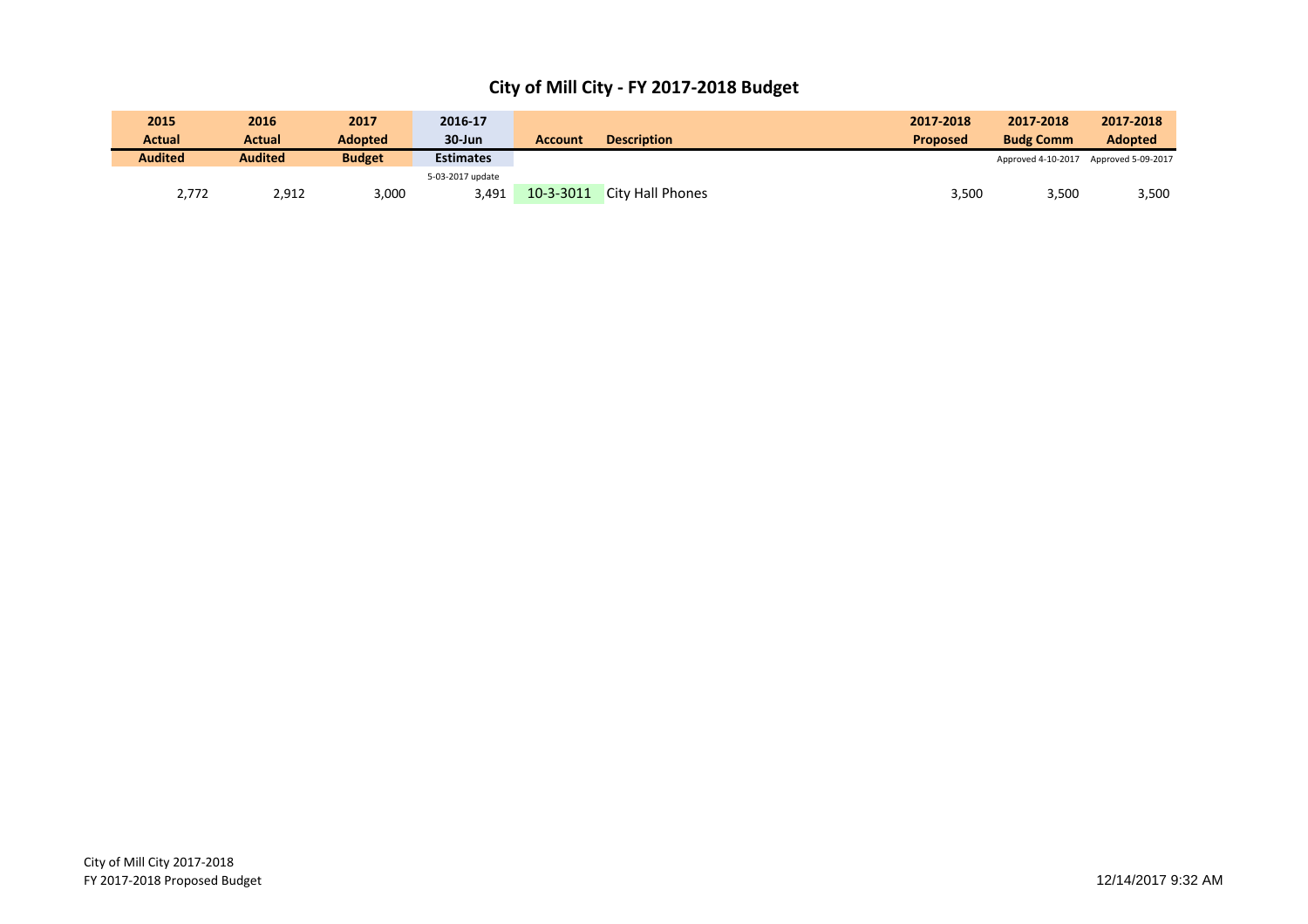| 2015             | 2016           | 2017           | 2016-17          |                |                                          | 2017-2018       | 2017-2018                             | 2017-2018      |
|------------------|----------------|----------------|------------------|----------------|------------------------------------------|-----------------|---------------------------------------|----------------|
| <b>Actual</b>    | <b>Actual</b>  | <b>Adopted</b> | 30-Jun           | <b>Account</b> | <b>Description</b>                       | <b>Proposed</b> | <b>Budg Comm</b>                      | <b>Adopted</b> |
| <b>Audited</b>   | <b>Audited</b> | <b>Budget</b>  | <b>Estimates</b> |                |                                          |                 | Approved 4-10-2017 Approved 5-09-2017 |                |
|                  |                |                | 5-03-2017 update |                |                                          |                 |                                       |                |
| 625              | 602            | 800            | 1,600            | 10-3-3013      | Postage                                  | 1,200           | 1,200                                 | 1,200          |
| 5,445            | 5,846          | 7,500          | 7,000            | 10-3-3014      | Parks Maintenance                        | 5,000           | 5,000                                 | 5,000          |
| 281              | 876            | 1,000          | 1,200            | 10-3-3015      | Print & Publish                          | 1,000           | 1,000                                 | 1,000          |
| 4,391            | 3,096          | 4,000          | 2,000            | 10-3-3017      | Computer Software & Maint                | 1,500           | 2,000                                 | 2,000          |
| 70               | $\mathbf 0$    | 750            | 150              | 10-3-3018      | <b>Planning Commission Expense</b>       | 200             | 200                                   | 200            |
| 2,165            | 2,693          | 3,500          | 3,000            | 10-3-3019      | Memberships                              | 3,000           | 3,000                                 | 3,000          |
| 1,403            | 1,176          | 1,750          | 1,600            | 10-3-3021      | <b>Equipment Operation</b>               | 1,600           | 1,600                                 | 1,600          |
| 15               | $\mathbf 0$    | 500            | 0                | 10-3-3022      | Elections                                | 100             | 100                                   | 100            |
| 7,735            | 7,140          | 6,500          | 8,500            | 10-3-3023      | Engineering                              | 7,000           | 7,000                                 | 7,000          |
| 3,549            | 1,932          | 3,000          | 2,000            | 10-3-3025      | City Hall Maintenance                    | 2,000           | 2,000                                 | 2,000          |
| $\boldsymbol{0}$ | 87             | 100            | 100              | 10-3-3026      | <b>Special Events</b>                    | 0               | 0                                     | 0              |
| 3,635            | 3,505          | 3,500          | 7,200            | 10-3-3027      | Special Events (4th of July)             | $\Omega$        | $\mathbf 0$                           | $\Omega$       |
| 13,878           | 26,216         | 12,000         | 29,000           | 10-3-3028      | <b>Building Permits</b>                  | 13,200          | 13,200                                | 13,200         |
| 5,782            | 6,851          | 5,000          | 16,200           | 10-3-3029      | Court Expense/Fine Disbursement          | 12,600          | 12,600                                | 12,600         |
| 580              | 671            | 1,700          | 750              | 10-3-3030      | Mileage & Schools                        | 1,500           | 1,500                                 | 1,500          |
| 2,888            | 6,459          | 7,500          | 9,000            | 10-3-3032      | City Attorney/Special Legal              | 6,500           | 6,500                                 | 6,500          |
| 1,040            | 1,200          | 1,500          | 2,200            | 10-3-3033      | Restroom Utilities & Maint               | 2,000           | 2,000                                 | 2,000          |
| 2,962            | 3,040          | 3,500          | 3,500            | 10-3-3040      | Copy Machine Contract/Maint              | 3,000           | 3,000                                 | 3,000          |
|                  |                |                | 0                | 10-3-3044      | Linn GIS                                 | 0               | 0                                     | 0              |
| 1,000            | 1,000          | 1,000          | 1,000            | 10-3-3046      | Canyon Life Museum                       | 1,000           | 1,000                                 | 1,000          |
| 3,480            | 3,922          | 4,000          | 5,179            | 10-3-3047      | Beautification incl. Spring Clean-up Day | 3,000           | 4,000                                 | 4,000          |
| 0                | $\mathbf 0$    | 100            | 0                | 10-3-3048      | Park Host                                | 0               | 0                                     | 0              |
| 0                | $\mathbf 0$    | 2,000          | 0                | 10-3-3049      | Legal / Special / Code / Ordinance       | 0               | 0                                     | $\Omega$       |
| 2,700            | 2,100          | $\mathbf 0$    | 0                | 10-3-3057      | <b>Community Giving Fund</b>             | $\Omega$        | $\mathbf 0$                           | $\Omega$       |
|                  |                | 500            | 500              | 10-3-3071      | <b>Senior Meals</b>                      | 500             | 500                                   | 500            |
| 1,000            | 1,000          | $\mathbf 0$    | 0                | 10-3-3081      | <b>Library Donation</b>                  | $\Omega$        | 0                                     | $\Omega$       |
| 365,714          | 372,782        | 351,900        | 399,283          |                | <b>MATERIALS &amp; SERV TOTALS:</b>      | 364,492         | 365,912                               | 365,912        |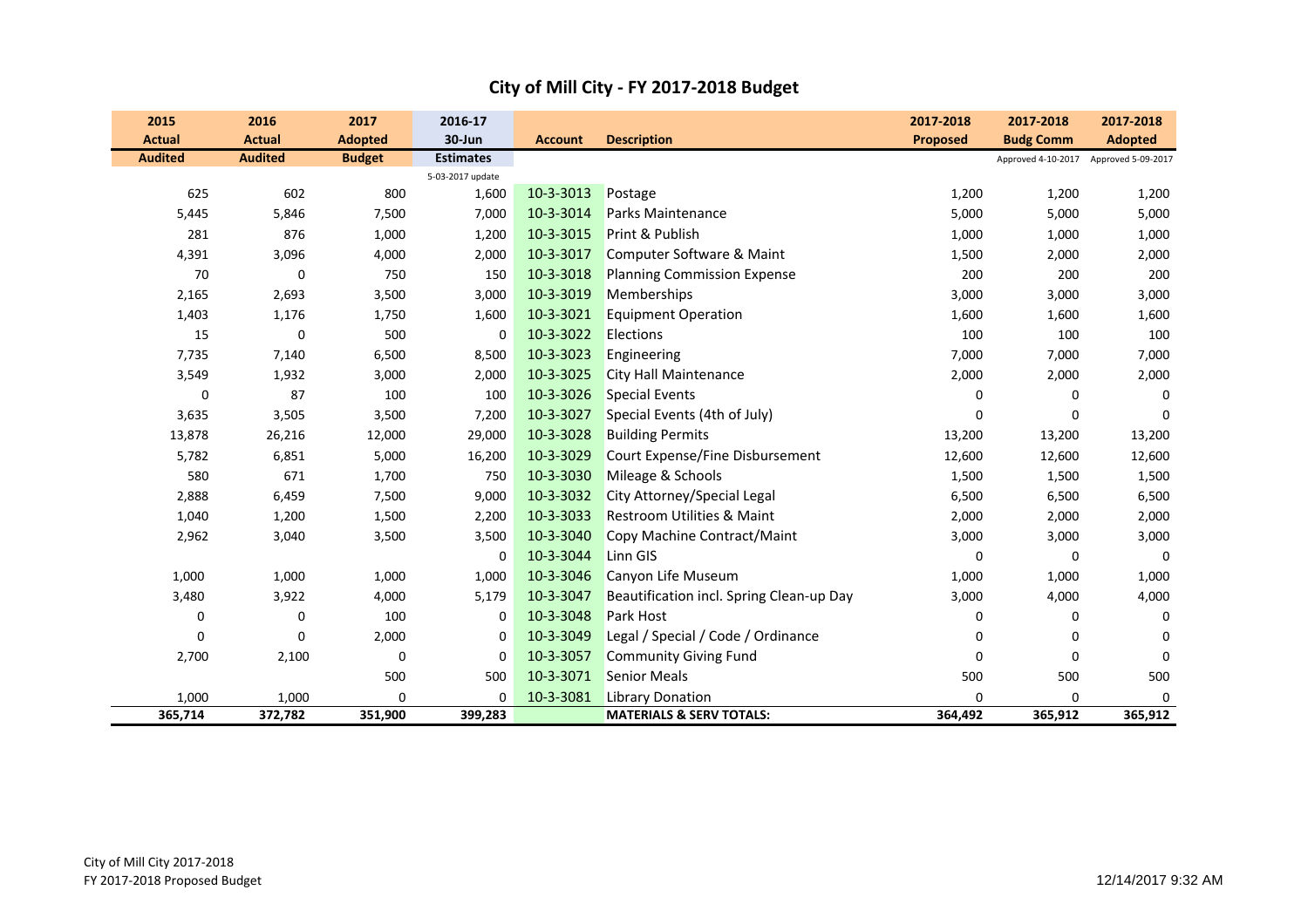| 2015           | 2016            | 2017           | 2016-17          |                |                                            | 2017-2018       | 2017-2018        | 2017-2018                             |
|----------------|-----------------|----------------|------------------|----------------|--------------------------------------------|-----------------|------------------|---------------------------------------|
| <b>Actual</b>  | <b>Actual</b>   | <b>Adopted</b> | 30-Jun           | <b>Account</b> | <b>Description</b>                         | <b>Proposed</b> | <b>Budg Comm</b> | <b>Adopted</b>                        |
| <b>Audited</b> | <b>Audited</b>  | <b>Budget</b>  | <b>Estimates</b> |                |                                            |                 |                  | Approved 4-10-2017 Approved 5-09-2017 |
|                |                 |                | 5-03-2017 update |                |                                            |                 |                  |                                       |
| 145            | 75              | 7,300          | 3,000            | 10-4-4001      | Computer C/O Website & Software            | 5,000           | 7,500            | 7,500                                 |
| 1,103          | $\mathbf 0$     | 1,000          | 0                | 10-4-4006      | Office Equipment C/O                       | $\Omega$        | 0                | 0                                     |
|                | 0               |                | 0                | 10-4-4007      | Miscellaneous C/O                          | n               | 0                | $\Omega$                              |
| 643            | 0               | 5,000          | 5,500            | 10-4-4008      | Parks C/O                                  | $\Omega$        | 0                | $\Omega$                              |
| 27,579         | 2,937           | 10,000         | 548              | 10-4-4009      | City Hall & Buildings C/O                  | $\Omega$        | $\mathbf{0}$     | $\Omega$                              |
| 29,470         | 3,012           | 23,300         | 9,048            |                | C/O TOTALS:                                | 5,000           | 7,500            | 7,500                                 |
|                |                 |                |                  |                |                                            |                 |                  |                                       |
| 5,000          | 20,700          |                | 0                | 10-5-5002      | GF Xfer to Equipment Reserve Fund          | $\Omega$        | $\mathbf 0$      | $\Omega$                              |
| 12,000         | 531,588         |                | 0                | 10-5-5003      | GF Xfer to Gen Facilities Res Fund         | $\Omega$        | $\mathbf 0$      | 0                                     |
| 16,563         | 16,563          | 16,563         | 16,563           | 10-5-5007      | GF Xfer to Housing Rehab Fund / Res. No720 | 16,563          | 0                | 0                                     |
|                |                 | 2,421          | 2,421            | 10-5-5008      | <b>GF Xfer to Skate Park Fund</b>          | <sup>0</sup>    | 0                | 0                                     |
|                |                 | 2,500          | 2,500            | 10-5-5009      | GF Xfer to Sewer Fund / Usage              |                 | 0                | 0                                     |
|                | 21,926          | 2,500          | 2,500            | 10-5-5010      | GF Xfer to Water Fund / Usage              |                 | 0                | 0                                     |
|                |                 | 50,000         | 50,000           | 10-5-5011      | <b>GF Xfer to Sewer Reserve Fund</b>       | $\Omega$        | 0                | 0                                     |
|                | 0               | 25,000         | 25,000           | 10-5-5012      | <b>GF Xfer to Water Reserve Fund</b>       | $\Omega$        | 0                | 0                                     |
| 33,563         | 590,777         | 98,984         | 98,984           |                | <b>TRANSFERS IN/OUT TOTALS:</b>            | 16,563          | 0                | $\mathbf 0$                           |
|                |                 |                |                  |                |                                            |                 |                  |                                       |
|                |                 |                |                  | 10-8-8001      | Interfund Loan Payment-HR Fund / Res 720   |                 | 16,563           | 16,563                                |
| 0              | 0               | 0              | 0                |                | <b>DEBT SERVICE TOTALS</b>                 | 0               | 16,563           | 16,563                                |
|                |                 |                |                  |                |                                            |                 |                  |                                       |
|                |                 | 28,003         | 0                | 10-6-6001      | <b>GF Contingency</b>                      | 39,802          | 38,852           | 38,852                                |
|                |                 |                |                  |                |                                            |                 |                  |                                       |
|                |                 | 45,593         | 0                | 10-9-9001      | <b>Unappropriated EFB</b>                  | 60,000          | 60,000           | 60,000                                |
| $\mathbf 0$    | 0               | 73,596         | 0                |                | <b>CONTING/UNAPP TOTALS:</b>               | 99,802          | 98,852           | 98,852                                |
| 667,883        | 1,221,256       | 654,202        | 723,502          |                | <b>REVENUES TOTALS:</b>                    | 609,339         | 609,339          | 609,339                               |
| 521,907        | 1,063,359       | 654,202        | 602,678          |                | <b>EXPENDITURES TOTALS:</b>                | 609,339         | 609,339          | 609,339                               |
|                | (49) Adjustment |                |                  |                |                                            |                 |                  |                                       |
| 145,927        | 157,897         | $\mathbf{0}$   | 120,824          |                | <b>ENDING FUND BALANCE - GENERAL FUND</b>  |                 |                  |                                       |

**217,461** Recommended ending fund balance (5 month expenses)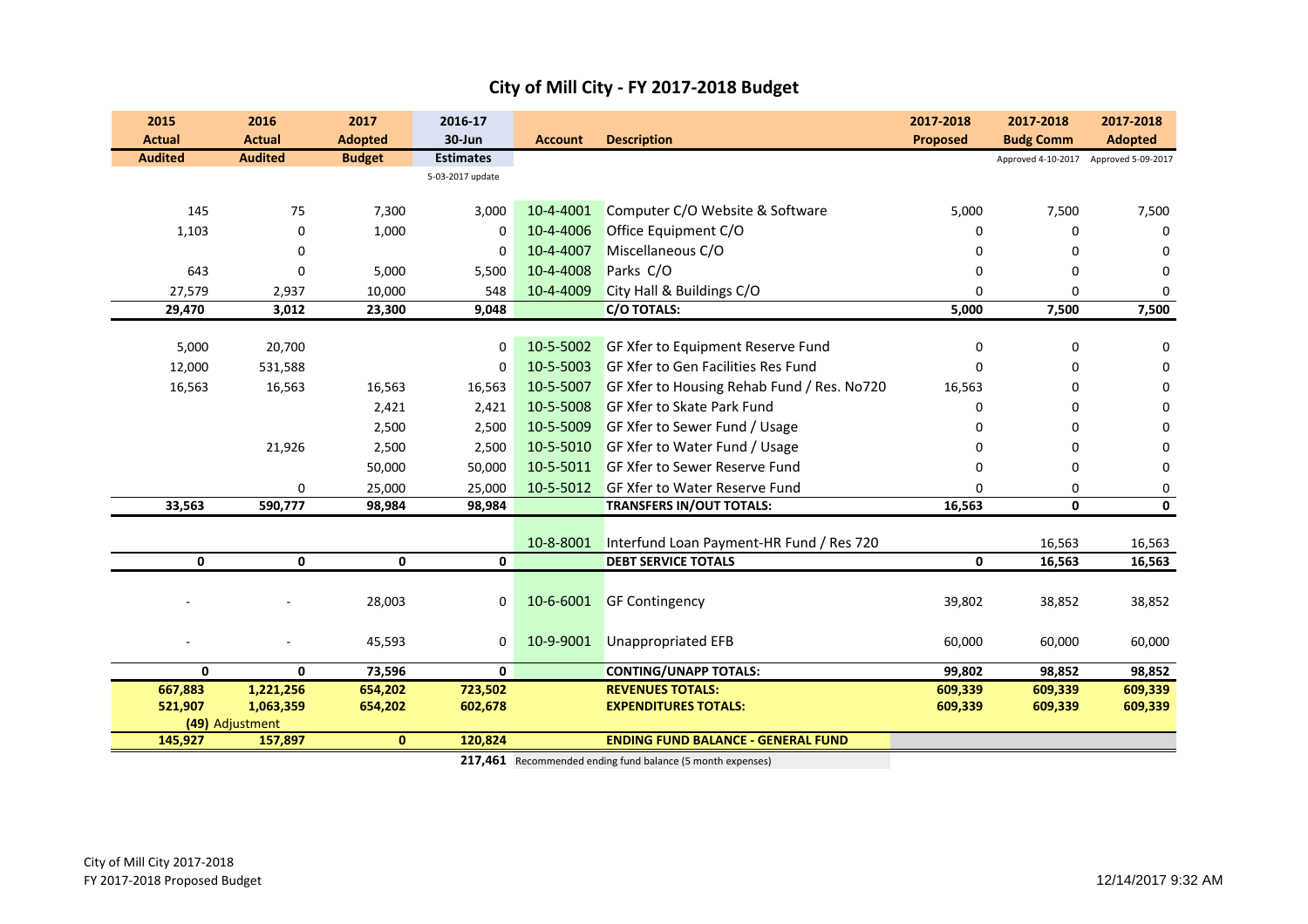| 2015           | 2016           | 2017           | 2016-17          |                        |                                      | 2017-2018       | 2017-2018          | 2017-2018          |
|----------------|----------------|----------------|------------------|------------------------|--------------------------------------|-----------------|--------------------|--------------------|
| <b>Actual</b>  | <b>Actual</b>  | <b>Adopted</b> | 30-Jun           | <b>Account</b>         | <b>Description</b>                   | <b>Proposed</b> | <b>Budg Comm</b>   | <b>Adopted</b>     |
| <b>Audited</b> | <b>Audited</b> | <b>Budget</b>  | <b>Estimates</b> |                        |                                      |                 | Approved 4-10-2017 | Approved 5-09-2017 |
|                |                |                | 5-03-2017 update |                        |                                      |                 |                    |                    |
|                |                |                |                  |                        | <b>STREET FUND</b>                   |                 |                    |                    |
|                |                |                |                  | <b>REVENUES</b>        |                                      |                 |                    |                    |
| 176,487        | 176,391        | 183,789        | 190,871          | 11-0-0999              | <b>Fund Balance</b>                  | 170,093         | 170,093            | 170,093            |
| 1,141          | 606            | 914            | 1,350            | 11-0-1004              | Interest / Streets                   | 850             | 850                | 850                |
| 106,505        | 110,673        | 107,469        | 108,754          | 11-0-1005              | <b>State Highway Tax</b>             | 107,155         | 107,155            | 107,155            |
| 54,853         | 57,179         | 55,000         | 56,000           | 11-0-1012              | <b>PPL Franchise Tax</b>             | 56,000          | 56,000             | 56,000             |
|                | 100            | 0              | 0                | 11-0-1014              | Miscellaneous                        | 0               | 0                  | 0                  |
|                | 4,000          | 0              | 0                | 11-0-1024              | <b>Grant Income</b>                  | 0               | 0                  | $\Omega$           |
|                | 0              | $\mathbf 0$    | $\mathbf 0$      | 11-0-1025              | <b>Street LID's</b>                  | $\Omega$        | 0                  | $\mathbf 0$        |
| 338,986        | 348,950        | 347,172        | 356,975          |                        | <b>REVENUES TOTALS:</b>              | 334,098         | 334,098            | 334,098            |
|                |                |                |                  | <b>EXPENDITURES</b>    |                                      |                 |                    |                    |
|                |                |                |                  | 11-2-2001              | <b>City Administrator</b>            | 0               | $\boldsymbol{0}$   | 0                  |
| 12,969         | 11,276         | 12,000         | 12,728           | 11-2-2002              | <b>Public Works Supervisor</b>       | 11,530          | 8,645              | 8,645              |
|                |                |                |                  | 11-2-2003              | Clerk II - Finance                   |                 |                    |                    |
| 2,073          | 2,127          | 2,200          | 385              |                        |                                      | 2,085           | 2,085              | 2,085              |
| 2,763          | 2,939          | 3,050          | 3,633            | 11-2-2004<br>11-2-2006 | City Recorder<br><b>PERS</b>         | 3,120           | 3,120              | 3,120              |
| 2,989          | 2,784          | 3,233          | 2,656            |                        |                                      | 6,150           | 5,565              | 5,565              |
| 13             | 533            | 882            | 882              | 11-2-2007              | Worker's Comp & Benefit Assessment   | 885             | 885                | 885                |
| 1,358          | 1,356          | 2,335          | 1,278            | 11-2-2008              | SS & MC                              | 2,320           | 2,100              | 2,100              |
| 4,359          | 4,798          | 5,180          | 5,356            | 11-2-2009              | Employee Insurance                   | 11,245          | 9,245              | 9,245              |
| $\pmb{0}$      | 126            | 210            | 0                | 11-2-2010              | Unemployment                         | 210             | 210                | 210                |
| 8,218          | 8,351          | 8,800          | 10,541           | 11-2-2013              | <b>Utility Maintenance Worker</b>    | 8,875           | 8,875              | 8,875              |
| 3,399          | 3,580          | 3,770          | 4,052            | 11-2-2015              | Clerk II - UB/Court/Code Enf.        | 3,845           | 3,845              | 3,845              |
| 0              | 1,092          | 700            | 1,171            | 11-2-2018              | PW Maintenance (Buildings & Grounds) | 440             | 440                | 440                |
| 0              |                | $\mathbf 0$    | $\mathbf 0$      | 11-2-2019              | Clerk (part-time)                    | 440             | 440                | 440                |
| 38,141         | 38,961         | 42,360         | 42,682           |                        | PERSONAL SERV TOTALS:                | 51,145          | 45,455             | 45,455             |
| 29,277         | 29,397         | 35,000         | 33,576           | 11-3-3001              | <b>Street Lights</b>                 | 33,000          | 33,000             | 33,000             |
| 2,104          | 1,458          | 1,500          | 1,300            | 11-3-3002              | <b>Equipment Operation/Fuel</b>      | 1,500           | 1,500              | 1,500              |
| 0              |                | 0              | 0                | 11-3-3003              | <b>Consulting Services</b>           | 0               | 1,575              | 1,575              |
|                |                |                | 812              |                        | <b>LGPI Employment Study</b>         | 0               |                    |                    |
|                |                |                | 2,200            |                        | Finance Consultant (Jeanette)        | 550             |                    |                    |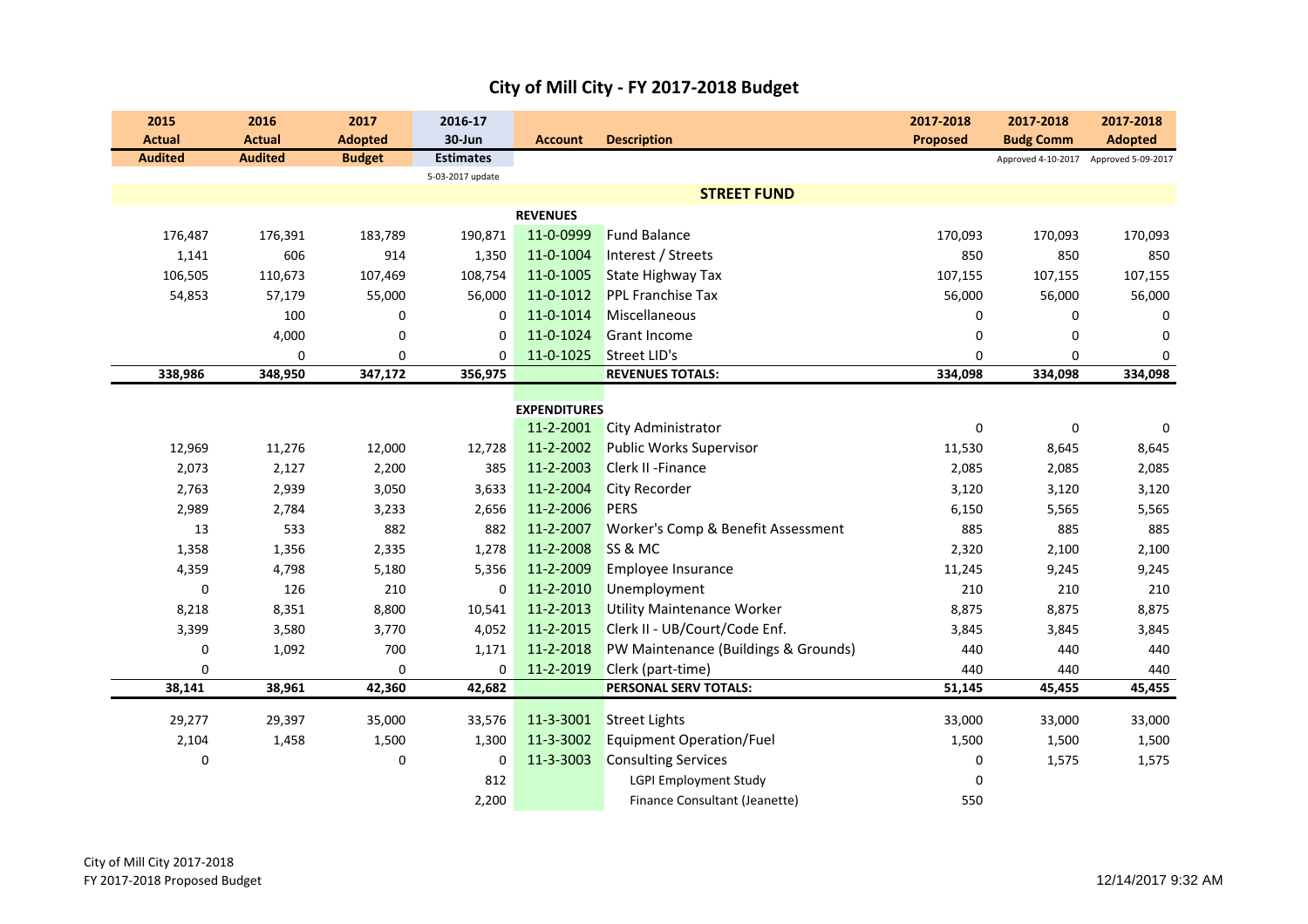| 2015           | 2016           | 2017          | 2016-17          |                |                         | 2017-2018       | 2017-2018                             | 2017-2018      |
|----------------|----------------|---------------|------------------|----------------|-------------------------|-----------------|---------------------------------------|----------------|
| <b>Actual</b>  | <b>Actual</b>  | Adopted       | $30 - Jun$       | <b>Account</b> | <b>Description</b>      | <b>Proposed</b> | <b>Budg Comm</b>                      | <b>Adopted</b> |
| <b>Audited</b> | <b>Audited</b> | <b>Budget</b> | <b>Estimates</b> |                |                         |                 | Approved 4-10-2017 Approved 5-09-2017 |                |
|                |                |               | 5-03-2017 update |                |                         |                 |                                       |                |
|                |                |               | 1,550            |                | Finance (Temp Employee) | 1,025           |                                       |                |
|                |                |               | 500              |                | Finance (Kinney-Budget) |                 |                                       |                |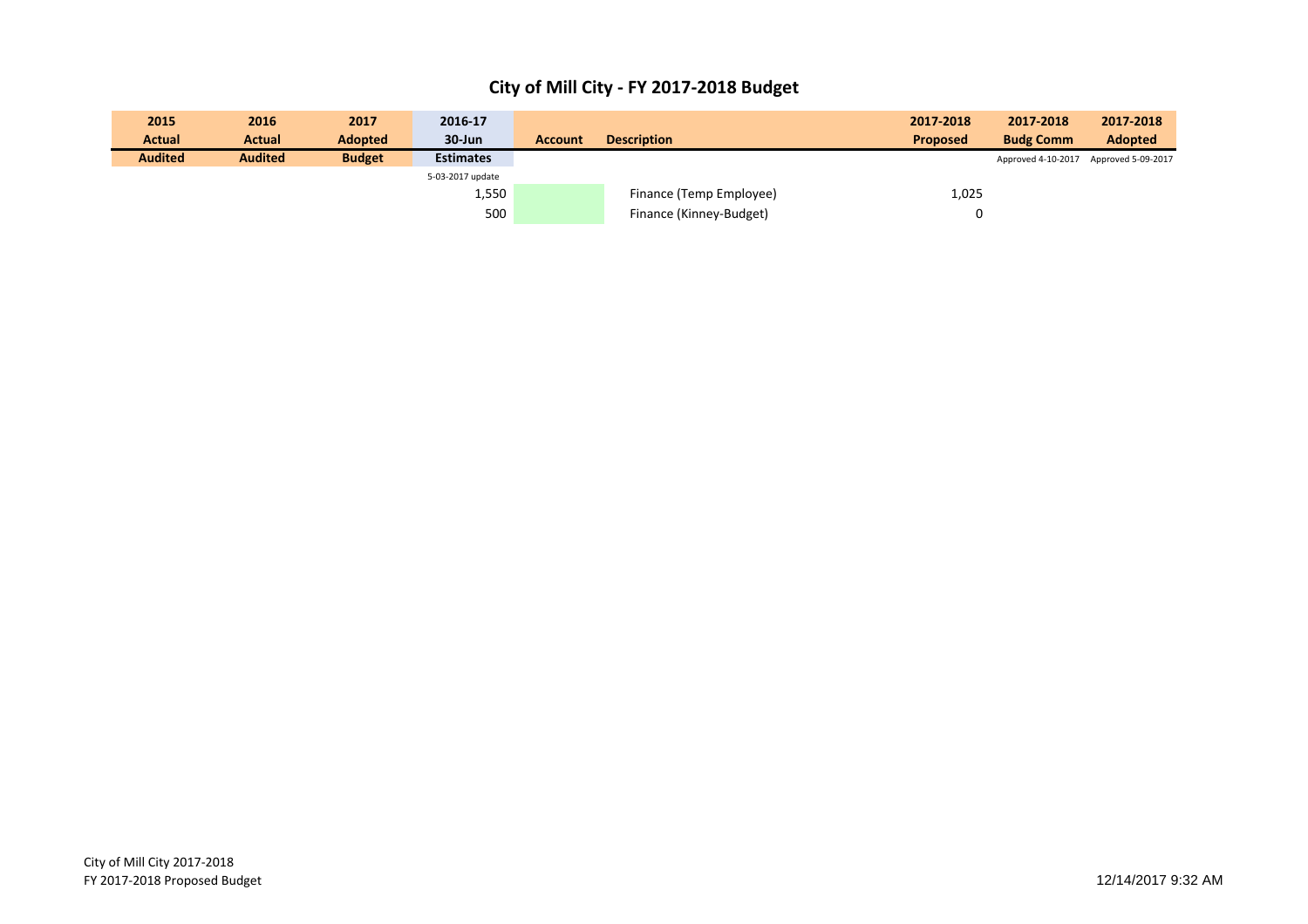| 2015           | 2016           | 2017           | 2016-17          |                |                                                   | 2017-2018       | 2017-2018        | 2017-2018                             |
|----------------|----------------|----------------|------------------|----------------|---------------------------------------------------|-----------------|------------------|---------------------------------------|
| <b>Actual</b>  | <b>Actual</b>  | <b>Adopted</b> | 30-Jun           | <b>Account</b> | <b>Description</b>                                | <b>Proposed</b> | <b>Budg Comm</b> | <b>Adopted</b>                        |
| <b>Audited</b> | <b>Audited</b> | <b>Budget</b>  | <b>Estimates</b> |                |                                                   |                 |                  | Approved 4-10-2017 Approved 5-09-2017 |
|                |                |                | 5-03-2017 update |                |                                                   |                 |                  |                                       |
| 1,657          | 865            | 1,500          | 1,000            | 11-3-3004      | Miscellaneous                                     | 1,000           | 1,000            | 1,000                                 |
| 3,170          | 4,472          | 3,000          | 1,750            | 11-3-3005      | <b>Street/Sidewalk Signs</b>                      | 3,500           | 3,500            | 3,500                                 |
| $\mathbf 0$    | 766            | 2,000          | 2,000            | 11-3-3006      | Sidewalks & Trail Maintenance                     | 2,500           | 2,500            | 2,500                                 |
| 291            | 37             | 300            | 100              | 11-3-3007      | Uniform                                           | 100             | 100              | 100                                   |
| 0              |                | 7,500          | $\mathbf{0}$     | 11-3-3010      | Storm Drainage Facility (Master Plan/Design)      | 7,500           | 7,500            | 7,500                                 |
| 609            | 47             | 5,000          | 1,500            | 11-3-3033      | Patch & Maintenance                               | 7,500           | 7,500            | 7,500                                 |
| 140            |                | 0              | 0                | 11-3-3034      | RR Bridge Maintenance                             | $\mathbf 0$     | 0                | $\mathbf 0$                           |
| 6,205          |                | 7,500          | 1,500            | 11-3-3036      | Engineers                                         | 7,500           | 7,500            | 7,500                                 |
| 43,453         | 37,042         | 63,300         | 47,788           |                | <b>MATERIALS &amp; SERV TOTALS:</b>               | 65,675          | 65,675           | 65,675                                |
|                |                |                |                  |                |                                                   |                 |                  |                                       |
| 0              |                | 2,100          | 0                | 11-4-4002      | C/O Computer Software                             | 3,500           | 3,500            | 3,500                                 |
| 0              | 75             | 5,000          | $\Omega$         | 11-4-4003      | Miscellaneous C/O                                 | 0               | 0                | $\Omega$                              |
| 0              |                | 15,000         | 0                | 11-4-4004      | C/O Marion County                                 | $\Omega$        | $\Omega$         | $\Omega$                              |
| 0              |                | 15,000         | 0                | 11-4-4005      | C/O Special Projects                              | $\Omega$        | $\mathbf 0$      | $\Omega$                              |
| 0              |                | 10,000         | 0                | 11-4-4006      | C/O Citywide                                      | 25,000          | 27,500           | 27,500                                |
| 0              |                | 30,000         | $\mathbf 0$      | 11-4-4007      | C/O Storm Swr & drainage imp                      | 10,000          | 10,000           | 10,000                                |
| 0              |                | 0              | 0                | 11-4-4008      | C/O SCA Project                                   | 0               | 0                | 0                                     |
| $\mathbf{0}$   | 75             | 77,100         | 0                |                | <b>C/O TOTALS:</b>                                | 38,500          | 41,000           | 41,000                                |
|                |                |                |                  |                |                                                   |                 |                  |                                       |
| 10,000         |                |                | 0                | 11-5-5003      | STF Xfer to Canyon Journeys Trail Fund            | $\mathbf 0$     | 0                | $\Omega$                              |
| 71,000         | 15,000         | 61,412         | 61,412           | 11-5-5004      | STF Xfer to Streets Reserve Fund                  | 50,000          | 60,000           | 60,000                                |
|                | 67,000         | 33,000         | 33,000           |                | 11-5-5006 STF Xfer to Railroad Bridge Maint. Fund | 33,000          | 16,500           | 16,500                                |
|                |                | 2,000          | 2,000            | 11-5-5007      | STF Xfer to Equipment Reserve Fund                | 0               | 0                |                                       |
| 81,000         | 82,000         | 96,412         | 96,412           |                | <b>TRANSFERS IN/OUT TOTALS:</b>                   | 83,000          | 76,500           | 76,500                                |
|                |                |                |                  |                |                                                   |                 |                  |                                       |
|                | 0              | 30,000         | 0                | 11-6-6001      | <b>ST Contingency</b>                             | 35,778          | 45,468           | 45,468                                |
|                | $\mathbf 0$    | 38,000         | 0                | 11-9-9001      | <b>Unappropriated EFB</b>                         | 60,000          | 60,000           | 60,000                                |
| 0              | 0              | 68,000         | 0                |                | <b>CONTING/UNAPP TOTALS:</b>                      | 95,778          | 105,468          | 105,468                               |
| 338,986        | 348,950        | 347,172        | 356,975          |                | <b>REVENUES TOTALS:</b>                           | 334,098         | 334,098          | 334,098                               |
| 162,594        | 158,078        | 347,172        | 186,882          |                | <b>EXPENDITURES TOTALS:</b>                       | 334,098         | 334,098          | 334,098                               |
| 176,392        | 190,871        | $\mathbf{0}$   | 170,093          |                | <b>ENDING FUND BALANCE - STREET FUND</b>          |                 |                  |                                       |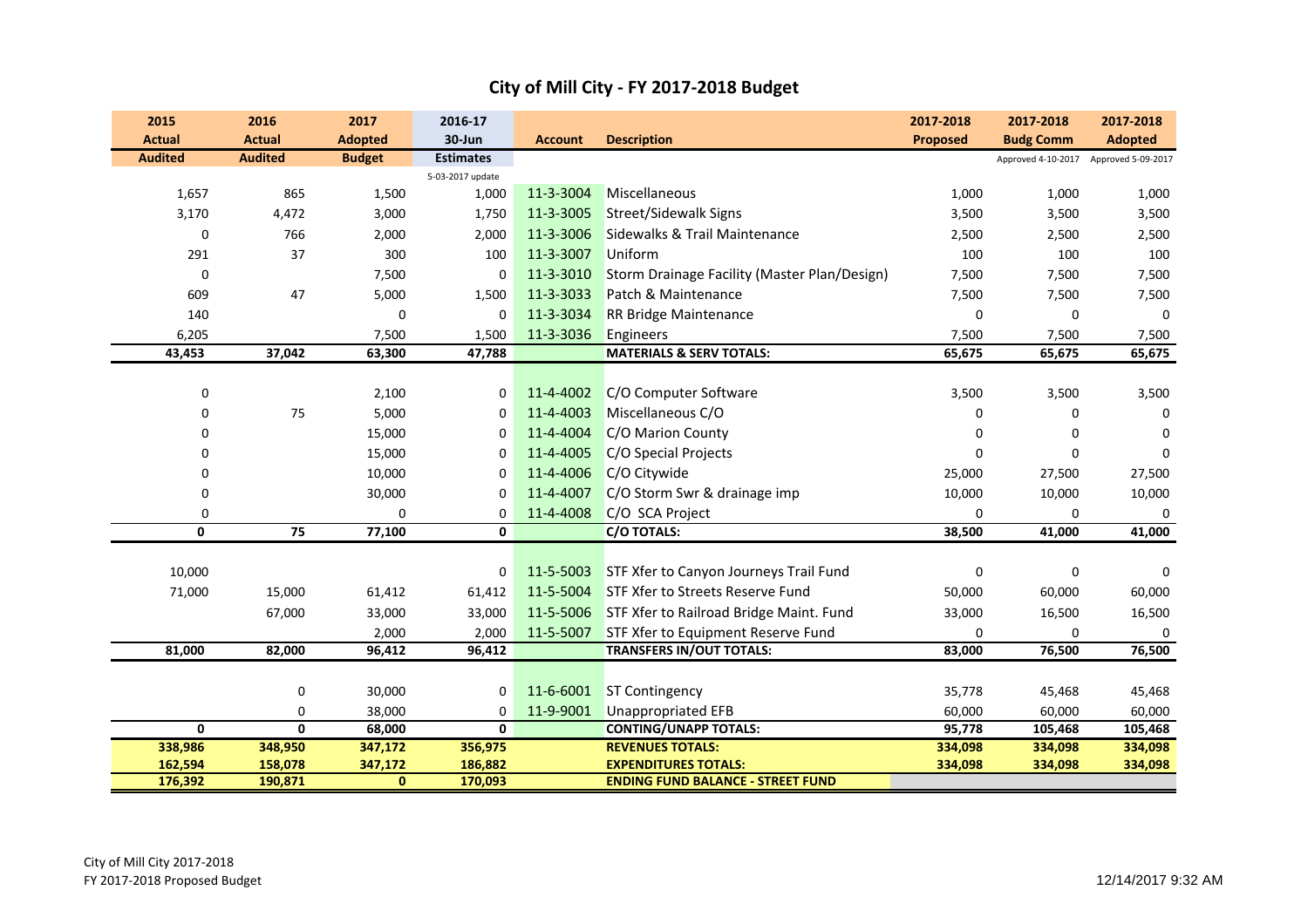| 2015           | 2016           | 2017           | 2016-17          |                     |                                                           | 2017-2018   | 2017-2018          | 2017-2018          |
|----------------|----------------|----------------|------------------|---------------------|-----------------------------------------------------------|-------------|--------------------|--------------------|
| <b>Actual</b>  | <b>Actual</b>  | <b>Adopted</b> | 30-Jun           | <b>Account</b>      | <b>Description</b>                                        | Proposed    | <b>Budg Comm</b>   | <b>Adopted</b>     |
| <b>Audited</b> | <b>Audited</b> | <b>Budget</b>  | <b>Estimates</b> |                     |                                                           |             | Approved 4-10-2017 | Approved 5-09-2017 |
|                |                |                | 5-03-2017 update |                     | <b>RAILROAD BRIDGE MAINTENANCE &amp; RESTORATION FUND</b> |             |                    |                    |
|                |                |                |                  | <b>REVENUES</b>     |                                                           |             |                    |                    |
|                |                |                |                  | 13-0-0999           | <b>Fund Balance</b>                                       |             |                    |                    |
|                | 0              | 166,335        | 166,893          |                     |                                                           | 246,104     | 246,104            | 246,104            |
|                | 400            | 832            | 1,211            | 13-0-1004           | Interest                                                  | 1,230       | 1,230              | 1,230              |
|                | 99,778         | 30,000         | 60,000           | 13-0-1005           | Save Our Bridge Revenue                                   | 25,000      | 25,000             | 25,000             |
|                | 0              | 0              | 0                | 13-0-1006           | <b>Other Grants: OPRD</b>                                 | 100,000     | 100,000            | 100,000            |
|                | $\mathbf 0$    | 0              | 0                | 13-0-1007           | Other Funding Sources: Foundations etc.                   | 330,000     | 330,000            | 330,000            |
|                | 67,000         | 33,000         | 33,000           | 13-0-5001           | <b>Transfer from Street Fund</b>                          | 33,000      | 16,500             | 16,500             |
| $\mathbf 0$    | 167,178        | 230,167        | 261,104          |                     | <b>REVENUE TOTALS:</b>                                    | 735,334     | 718,834            | 718,834            |
|                |                |                |                  |                     |                                                           |             |                    |                    |
|                |                |                |                  | <b>EXPENDITURES</b> |                                                           |             |                    |                    |
|                | 285            | 2,000          | 0                | 13-3-3002           | Save Our Bridge Expense                                   | 15,334      | 15,334             | 15,334             |
|                |                | 15,000         | 15,000           | 13-3-3003           | Engineering / Consultants                                 | 120,000     | 120,000            | 120,000            |
|                |                | 1,000          | 0                | 13-3-3004           | Administration                                            | $\Omega$    | $\Omega$           | $\Omega$           |
|                |                |                | $\Omega$         | 13-3-3005           | Miscellaneous                                             | $\Omega$    | $\Omega$           | $\Omega$           |
| 0              | 285            | 18,000         | 15,000           |                     | <b>MATERIALS &amp; SERV TOTALS:</b>                       | 135,334     | 135,334            | 135,334            |
|                |                |                | 0                | 13-4-4001           | C/O Miscellaneous                                         | $\mathbf 0$ | $\mathbf 0$        | $\mathbf 0$        |
|                |                | 75,000         | 0                | 13-4-4002           | C/O Bridge; SOB                                           | 600,000     | 583,500            | 583,500            |
|                |                | 75,000         | 0                | 13-4-4003           | C/O Bridge; City                                          | $\Omega$    | 0                  | $\Omega$           |
| 0              | 0              | 150,000        | 0                |                     | <b>C/O TOTALS:</b>                                        | 600,000     | 583,500            | 583,500            |
|                |                |                |                  |                     |                                                           |             |                    |                    |
|                |                | 62,167         | 0                | 13-7-7001           | <b>Unappropriated Ending Fund Balance</b>                 | $\mathbf 0$ | 0                  | 0                  |
| 0              | $\mathbf{0}$   | 62,167         | 0                |                     | <b>CONTING/RESERVE TOTALS:</b>                            | 0           | 0                  | $\mathbf{0}$       |
| $\pmb{0}$      | 167,178        | 230,167        | 261,104          |                     | <b>REVENUE TOTALS:</b>                                    | 735,334     | 718,834            | 718,834            |
| $\bf{0}$       | 285            | 230,167        | 15,000           |                     | <b>EXPENDITURE TOTALS:</b>                                | 735,334     | 718,834            | 718,834            |
| $\mathbf{0}$   | 166,893        | $\mathbf{0}$   | 246,104          |                     | <b>ENDING FUND BAL - RAILROAD BRIDGE FUND</b>             |             |                    |                    |
|                |                |                |                  |                     |                                                           |             |                    |                    |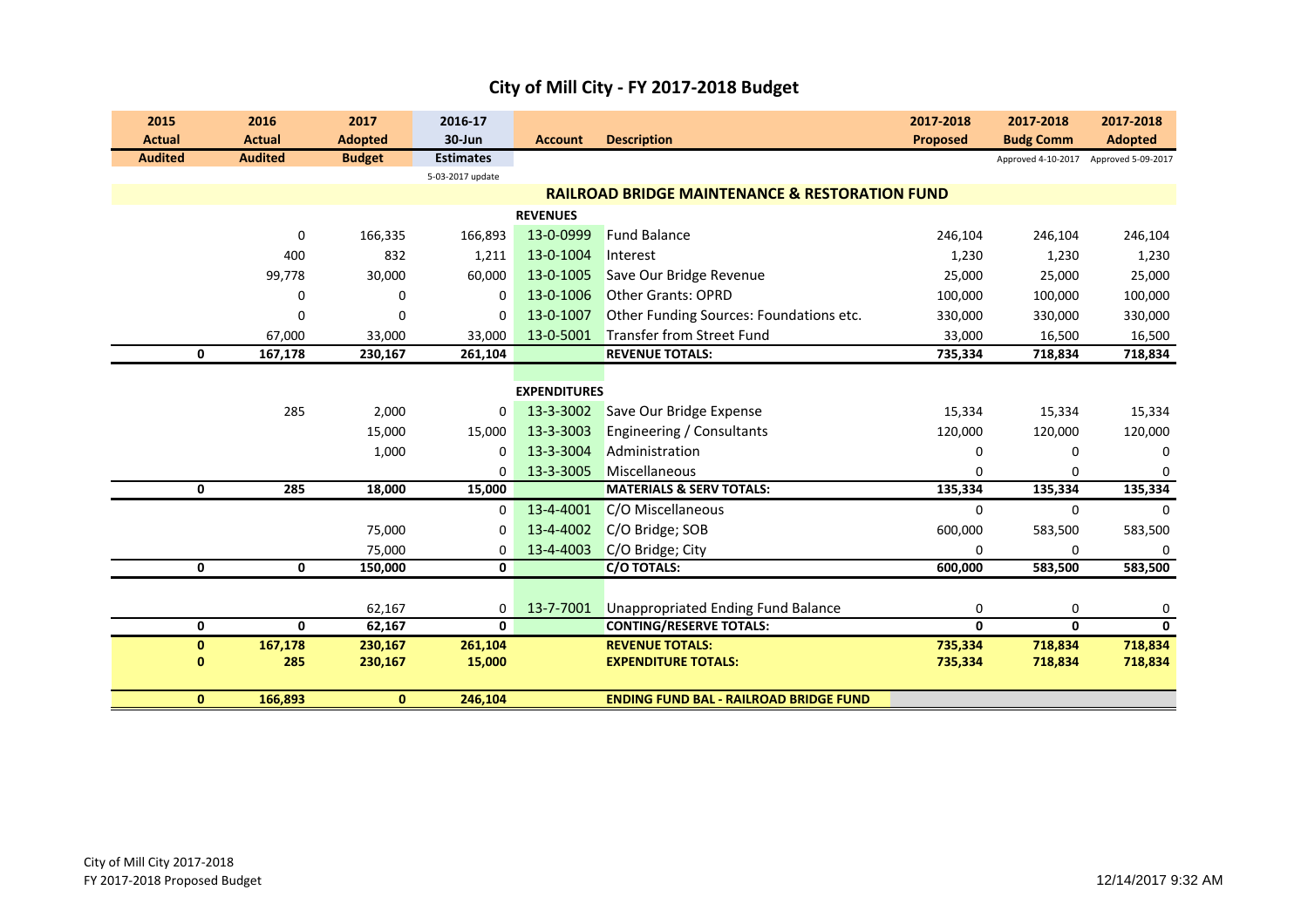| 2015<br><b>Actual</b> | 2016<br><b>Actual</b> | 2017<br><b>Adopted</b> | 2016-17<br>30-Jun | <b>Account</b>      | <b>Description</b>                           | 2017-2018<br><b>Proposed</b> | 2017-2018<br><b>Budg Comm</b> | 2017-2018<br><b>Adopted</b> |
|-----------------------|-----------------------|------------------------|-------------------|---------------------|----------------------------------------------|------------------------------|-------------------------------|-----------------------------|
| <b>Audited</b>        | <b>Audited</b>        | <b>Budget</b>          | <b>Estimates</b>  |                     |                                              |                              |                               |                             |
|                       |                       |                        | 5-03-2017 update  |                     |                                              |                              | Approved 4-10-2017            | Approved 5-09-2017          |
|                       |                       |                        |                   |                     | <b>SKATE PARK FUND</b>                       |                              |                               |                             |
|                       |                       |                        |                   | <b>REVENUES</b>     |                                              |                              |                               |                             |
|                       |                       | $\mathbf 0$            | $\mathbf 0$       | 14-0-0999           | <b>Fund Balance</b>                          | 45,254                       | 45,254                        | 45,254                      |
|                       |                       | 425                    | 310               | 14-0-1004           | Interest                                     | 226                          | 226                           | 226                         |
|                       |                       | 1,750                  | 35                | 14-0-1005           | <b>SKATE Revenue</b>                         | 500                          | 500                           | 500                         |
|                       |                       | $\mathbf 0$            | $\mathbf 0$       | 14-0-1006           | Other Grants: OPRD, Foundation               | $\Omega$                     | 0                             | $\mathbf{0}$                |
|                       |                       | 0                      | 0                 | 14-0-1007           | <b>Other Funding Sources</b>                 | $\Omega$                     | 0                             | 0                           |
|                       |                       | 42,488                 | 42,488            | 14-0-5001           | Transfer from General Facilities Reserve     | $\Omega$                     | 0                             | 0                           |
|                       |                       | 2,421                  | 2,421             | 14-0-5003           | Transfer from General Fund                   | $\Omega$                     | $\mathbf 0$                   | 0                           |
| $\mathbf 0$           | $\mathbf 0$           | 47,084                 | 45,254            |                     | <b>REVENUE TOTALS:</b>                       | 45,980                       | 45,980                        | 45,980                      |
|                       |                       |                        |                   |                     |                                              |                              |                               |                             |
|                       |                       |                        |                   | <b>EXPENDITURES</b> |                                              |                              |                               |                             |
|                       |                       | 2,343                  | 0                 | 14-3-3002           | <b>Fundraising Expense</b>                   | 0                            | 0                             | $\mathbf 0$                 |
|                       |                       |                        | 0                 | 14-3-3003           | Engineering                                  | $\Omega$                     | 0                             | $\mathbf 0$                 |
|                       |                       |                        | 0                 | 14-3-3004           | Administration                               | 2,000                        | 2,000                         | 2,000                       |
|                       |                       |                        | 0                 | 14-3-3005           | Miscellaneous                                | $\Omega$                     | $\mathbf 0$                   | $\mathbf 0$                 |
| $\mathbf 0$           | $\mathbf 0$           | 2,343                  | 0                 |                     | <b>MATERIALS &amp; SERV TOTALS:</b>          | 2,000                        | 2,000                         | 2,000                       |
|                       |                       |                        |                   | 14-4-4001           | C/O Miscellaneous                            | $\Omega$                     | $\mathbf 0$                   | $\Omega$                    |
|                       |                       | 44,741                 | 0                 | 14-4-4002           | C/O Skate Park                               | 43,980                       | 43,980                        | 43,980                      |
| 0                     | $\mathbf 0$           | 44,741                 | 0                 |                     | C/O TOTALS:                                  | 43,980                       | 43,980                        | 43,980                      |
|                       |                       |                        |                   |                     |                                              |                              |                               |                             |
|                       |                       | 0                      | 0                 | 14-7-7001           | <b>Unappropriated Ending Fund Balance</b>    | 0                            | 0                             | $\mathbf 0$                 |
| 0                     | $\mathbf 0$           | $\mathbf{0}$           | 0                 |                     | <b>CONTING/RESERVE TOTALS:</b>               | 0                            | $\mathbf{0}$                  | $\mathbf 0$                 |
| $\mathbf{0}$          | $\mathbf{0}$          | 47,084                 | 45,254            |                     | <b>REVENUE TOTALS:</b>                       | 45,980                       | 45,980                        | 45,980                      |
| $\bf{0}$              | $\bf{0}$              | 47,084                 | $\bf{0}$          |                     | <b>EXPENDITURE TOTALS:</b>                   | 45,980                       | 45,980                        | 45,980                      |
|                       |                       |                        |                   |                     |                                              |                              |                               |                             |
| $\mathbf{0}$          | $\mathbf{0}$          | $\mathbf{0}$           | 45,254            |                     | <b>ENDING FUND BALANCE - SKATE PARK FUND</b> |                              |                               |                             |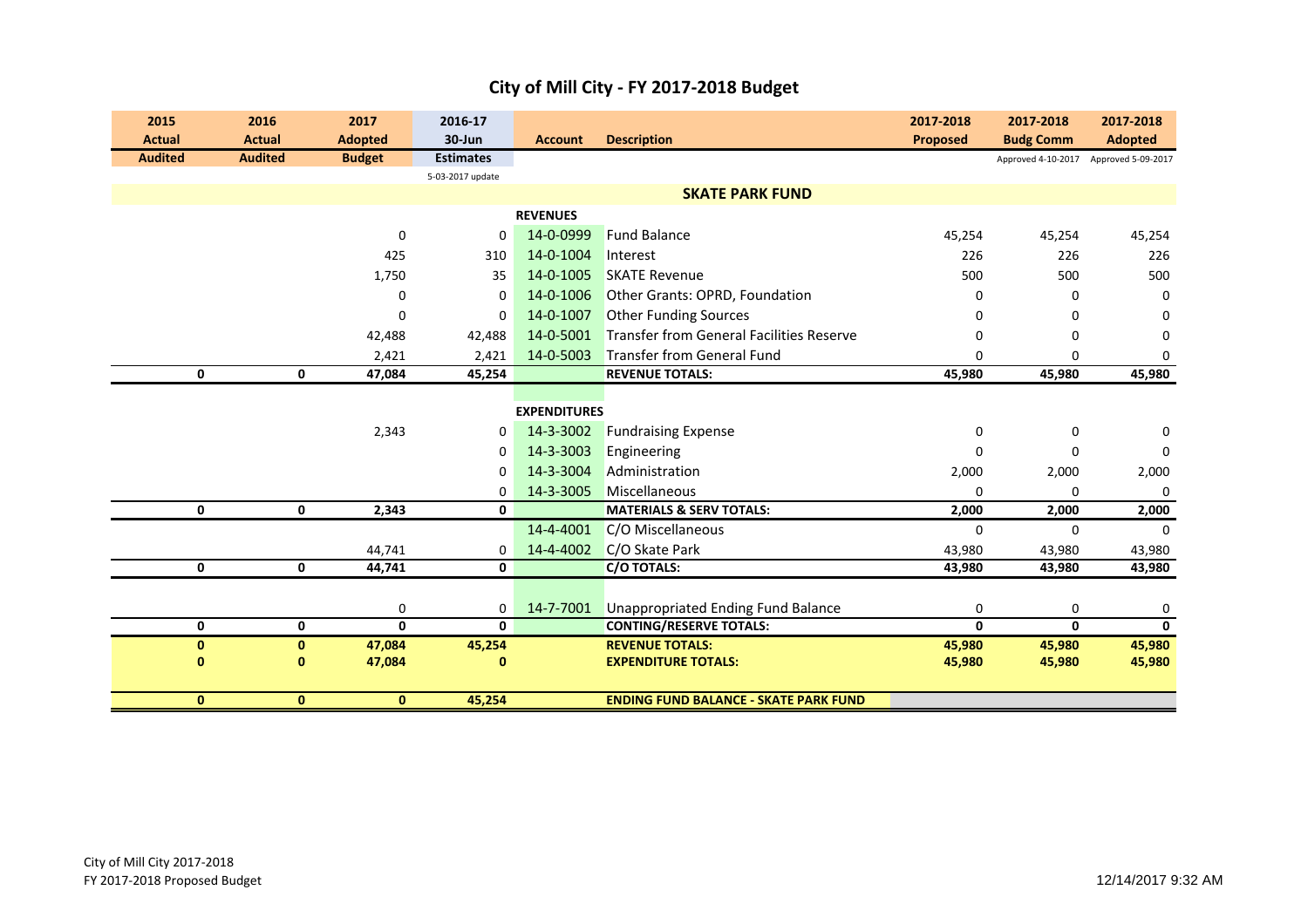| 2015           | 2016           | 2017           | 2016-17          |                     |                                                | 2017-2018 | 2017-2018          | 2017-2018          |
|----------------|----------------|----------------|------------------|---------------------|------------------------------------------------|-----------|--------------------|--------------------|
| <b>Actual</b>  | <b>Actual</b>  | <b>Adopted</b> | 30-Jun           | <b>Account</b>      | <b>Description</b>                             | Proposed  | <b>Budg Comm</b>   | <b>Adopted</b>     |
| <b>Audited</b> | <b>Audited</b> | <b>Budget</b>  | <b>Estimates</b> |                     |                                                |           | Approved 4-10-2017 | Approved 5-09-2017 |
|                |                |                | 5-03-2017 update |                     |                                                |           |                    |                    |
|                |                |                |                  |                     | <b>EQUIPMENT RESERVE FUND</b>                  |           |                    |                    |
|                |                |                |                  | <b>REVENUES</b>     |                                                |           |                    |                    |
| 90,199         | 94,579         | 85,752         | 89,402           | 15-0-0999           | <b>Fund Balance</b>                            | 81,693    | 81,693             | 81,693             |
|                | 20,700         |                | 0                | 15-0-1001           | Miscellaneous                                  | 0         | 0                  | $\mathbf 0$        |
| 462            | 440            | 429            | 650              | 15-0-1004           | Interest                                       | 408       | 408                | 408                |
|                |                |                | $\mathbf 0$      | 15-0-1010           | Sale of Equipment                              | 0         | 0                  | $\mathbf 0$        |
| 5,000          |                |                | $\mathbf 0$      | 15-0-5110           | <b>Transfer from General Fund</b>              | 0         | 0                  | $\mathbf 0$        |
|                |                | 2,000          | 2,000            | 15-0-5111           | <b>Transfer from Street Fund</b>               | 0         | 0                  | 0                  |
|                |                |                | $\Omega$         | 15-0-5119           | <b>Transfer from Water Fund</b>                | $\Omega$  | $\Omega$           | $\mathbf 0$        |
|                |                |                | 0                | 15-0-5131           | Transfer from Sewer Fund                       | 0         | 0                  | $\mathbf 0$        |
|                |                |                |                  |                     |                                                |           |                    |                    |
| 95,661         | 115,719        | 88,181         | 92,052           |                     | <b>REVENUE TOTALS:</b>                         | 82,101    | 82,101             | 82,101             |
|                |                |                |                  |                     |                                                |           |                    |                    |
|                |                |                |                  | <b>EXPENDITURES</b> |                                                |           |                    |                    |
| 1,082          | 26,317         | 59,000         | 5,359            | 15-4-4001           | C/O Equipment: Public Works                    | 55,000    | 55,000             | 55,000             |
| 0              | 0              | 25,000         | 5,000            | 15-4-4002           | C/O Equipment: Other                           | 25,000    | 25,000             | 25,000             |
|                |                |                |                  |                     |                                                |           |                    |                    |
| 1,082          | 26,317         | 84,000         | 10,359           |                     | C/O TOTALS:                                    | 80,000    | 80,000             | 80,000             |
|                |                |                |                  |                     |                                                |           |                    |                    |
| 0              | 0              | 4,181          | 0                | 15-7-7001           | <b>Unappropriated Ending Fund Balance</b>      | 2,101     | 2,101              | 2,101              |
|                |                |                |                  |                     |                                                |           |                    |                    |
| 0              | 0              | 4,181          | 0                |                     | <b>UNAPPROPRIATED TOTALS:</b>                  | 2,101     | 2,101              | 2,101              |
|                |                |                |                  |                     |                                                |           |                    |                    |
| 95,661         | 115,719        | 88,181         | 92,052           |                     | <b>REVENUE TOTALS:</b>                         | 82,101    | 82,101             | 82,101             |
| 1,082          | 26,317         | 88,181         | 10,359           |                     | <b>EXPENDITURE TOTALS:</b>                     | 82,101    | 82,101             | 82,101             |
| 94,579         | 89,402         | $\mathbf{0}$   | 81,693           |                     | <b>ENDING FUND BAL- EQUIPMENT RESERVE FUND</b> |           |                    |                    |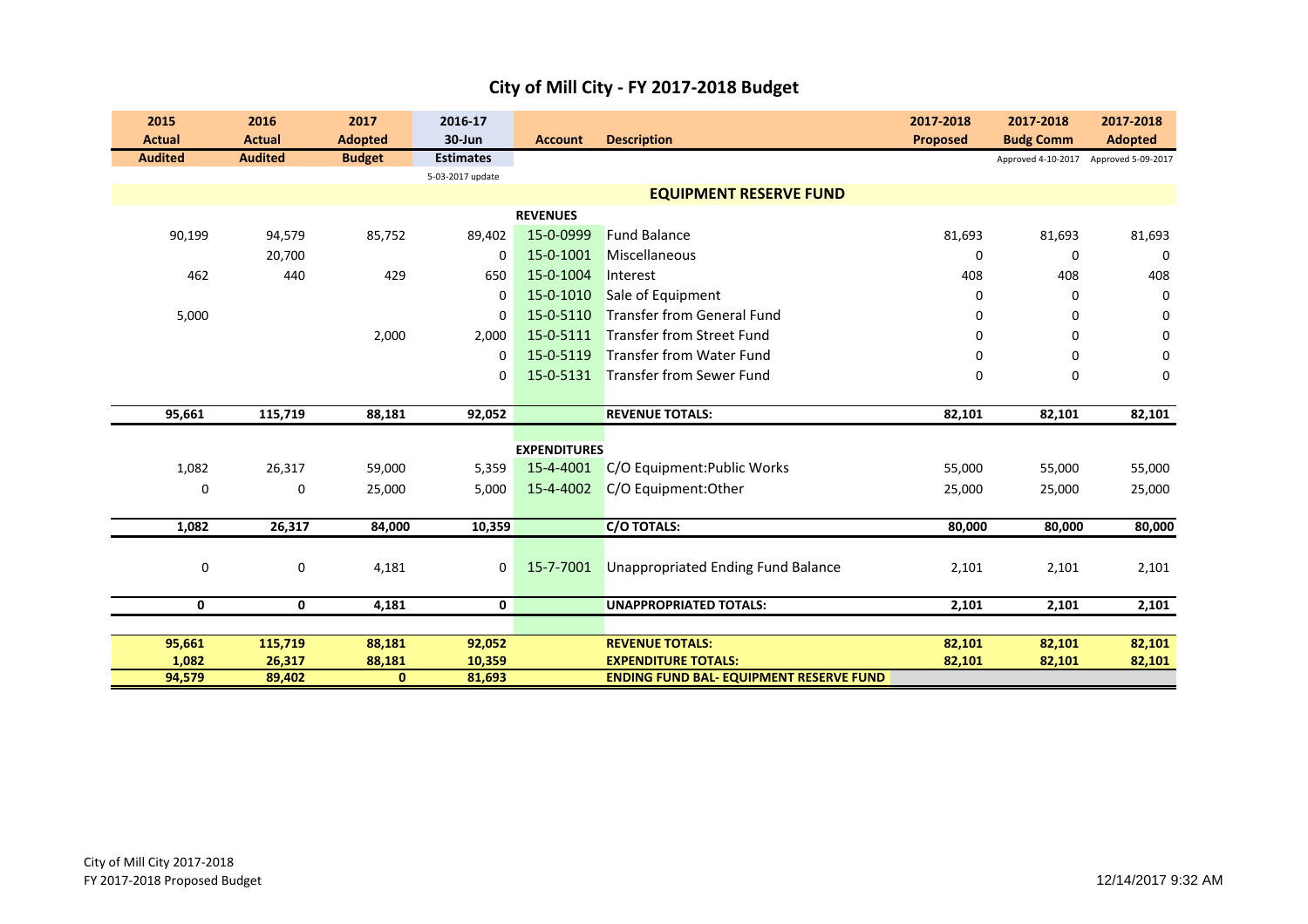|  | City of Mill City - FY 2017-2018 Budget |
|--|-----------------------------------------|
|--|-----------------------------------------|

| 2015<br><b>Actual</b> | 2016<br><b>Actual</b> | 2017<br><b>Adopted</b> | 2016-17<br>30-Jun | <b>Account</b>      | <b>Description</b>                   | 2017-2018<br><b>Proposed</b> | 2017-2018<br><b>Budg Comm</b> | 2017-2018<br><b>Adopted</b> |
|-----------------------|-----------------------|------------------------|-------------------|---------------------|--------------------------------------|------------------------------|-------------------------------|-----------------------------|
| <b>Audited</b>        | <b>Audited</b>        | <b>Budget</b>          | <b>Estimates</b>  |                     |                                      |                              | Approved 4-10-2017            | Approved 5-09-2017          |
|                       |                       |                        | 5-03-2017 update  |                     |                                      |                              |                               |                             |
|                       |                       |                        |                   |                     | <b>WATER FUND</b>                    |                              |                               |                             |
|                       |                       |                        |                   | <b>REVENUES</b>     |                                      |                              |                               |                             |
| 96,083                | 88,152                | 106,296                | 132,306           | 19-0-0999           | <b>Fund Balance</b>                  | 114,860                      | 117,500                       | 117,500                     |
| 318,090               | 348,553               | 328,000                | 326,479           | 19-0-1002           | <b>Water Monthly Chgs</b>            | 335,000                      | 335,000                       | 335,000                     |
| 120                   | 153                   | 500                    | 0                 | 19-0-1003           | Water Hook ups                       | 500                          | 500                           | 500                         |
| 498                   | 1,304                 |                        | 950               | 19-0-1004           | Interest / water                     | 747                          | 747                           | 747                         |
| 792                   | 6,000                 | 2,000                  | 2,500             | 19-0-1006           | Miscellaneous Water                  | 2,500                        | 2,500                         | 2,500                       |
| 8,690                 | 10,875                | 9,300                  | 12,000            | 19-0-1008           | Late Fees/Water                      | 12,000                       | 12,000                        | 12,000                      |
|                       |                       |                        | 0                 | 19-0-1030           | IFA Infrastructure Loan              | 25,000                       | 25,000                        | 25,000                      |
|                       | 21,926                | 2,500                  | 2,500             | 19-0-5010           | <b>Transfer From General Fund</b>    | $\mathbf 0$                  | $\mathbf{0}$                  | 0                           |
| 424,273               | 476,962               | 448,596                | 476,735           |                     | <b>REVENUE TOTALS:</b>               | 490,607                      | 493,247                       | 493,247                     |
|                       |                       |                        |                   | <b>EXPENDITURES</b> |                                      |                              |                               |                             |
|                       |                       |                        | 0                 | 19-2-2001           | <b>City Administrator</b>            | $\pmb{0}$                    | 0                             | $\mathbf 0$                 |
| 16,213                | 14,095                | 15,000                 | 15,910            | 19-2-2002           | <b>Public Works Supervisor</b>       | 14,410                       | 20,170                        | 20,170                      |
| 12,438                | 12,765                | 13,200                 | 2,310             | 19-2-2003           | <b>Clerk II - Finance</b>            | 12,500                       | 12,500                        | 12,500                      |
| 16,578                | 17,632                | 18,300                 | 21,799            | 19-2-2004           | City Recorder                        | 18,725                       | 18,725                        | 18,725                      |
| 14,943                | 13,920                | 16,163                 | 13,281            | 19-2-2006           | <b>PERS</b>                          | 15,260                       | 16,430                        | 16,430                      |
| 67                    | 2,666                 | 4,410                  | 4,409             | 19-2-2007           | Worker's Comp & Benefit Assessment   | 4,420                        | 4,420                         | 4,420                       |
| 6,788                 | 6,779                 | 6,036                  | 6,392             | 19-2-2008           | SS & MC                              | 6,025                        | 6,465                         | 6,465                       |
| 21,795                | 23,988                | 25,900                 | 26,779            | 19-2-2009           | Employee Insurance                   | 30,639                       | 28,680                        | 28,680                      |
| 0                     | 268                   | 1,050                  | 0                 | 19-2-2010           | Unemployment                         | 1,050                        | 1,050                         | 1,050                       |
| 8,218                 | 8,351                 | 8,800                  | 9,223             | 19-2-2013           | <b>Utility Maintenance Worker</b>    | 8,875                        | 8,875                         | 8,875                       |
| 13,598                | 14,320                | 15,080                 | 16,208            | 19-2-2015           | Clerk II - UB/Court                  | 15,365                       | 15,365                        | 15,365                      |
| 0                     | 873                   | 3,000                  | 937               | 19-2-2018           | PW Maintenance (Buildings & Grounds) | 1,882                        | 1,882                         | 1,882                       |
| 4,682                 | 4,453                 | 5,524                  | 4,246             | 19-2-2019           | Meter Reader                         | 5,585                        | 5,585                         | 5,585                       |
|                       |                       |                        | 0                 |                     | Clerk (part-time)                    | 1,380                        | 1,380                         | 1,380                       |
| 115,320               | 120,111               | 132,463                | 121,494           |                     | PERSONAL SERVICE TOTALS:             | 136,116                      | 141,527                       | 141,527                     |
| 2,012                 | 1,846                 | 2,000                  | 1,750             | 19-3-3001           | <b>Office Supplies</b>               | 2,000                        | 2,000                         | 2,000                       |
| 2,760                 | 2,413                 | 2,800                  | 2,650             | 19-3-3002           | Postage                              | 2,750                        | 2,750                         | 2,750                       |
| 1,728                 | 1,939                 | 3,725                  | 1,250             | 19-3-3003           | <b>Schools &amp; Training</b>        | 2,000                        | 2,000                         | 2,000                       |
| 1,902                 | 343                   | 1,500                  | 2,500             | 19-3-3004           | Miscellaneous                        | 1,500                        | 1,500                         | 1,500                       |
| 0                     | 521                   | 500                    | 250               | 19-3-3005           | <b>Water Dept Refund</b>             | 200                          | 200                           | 200                         |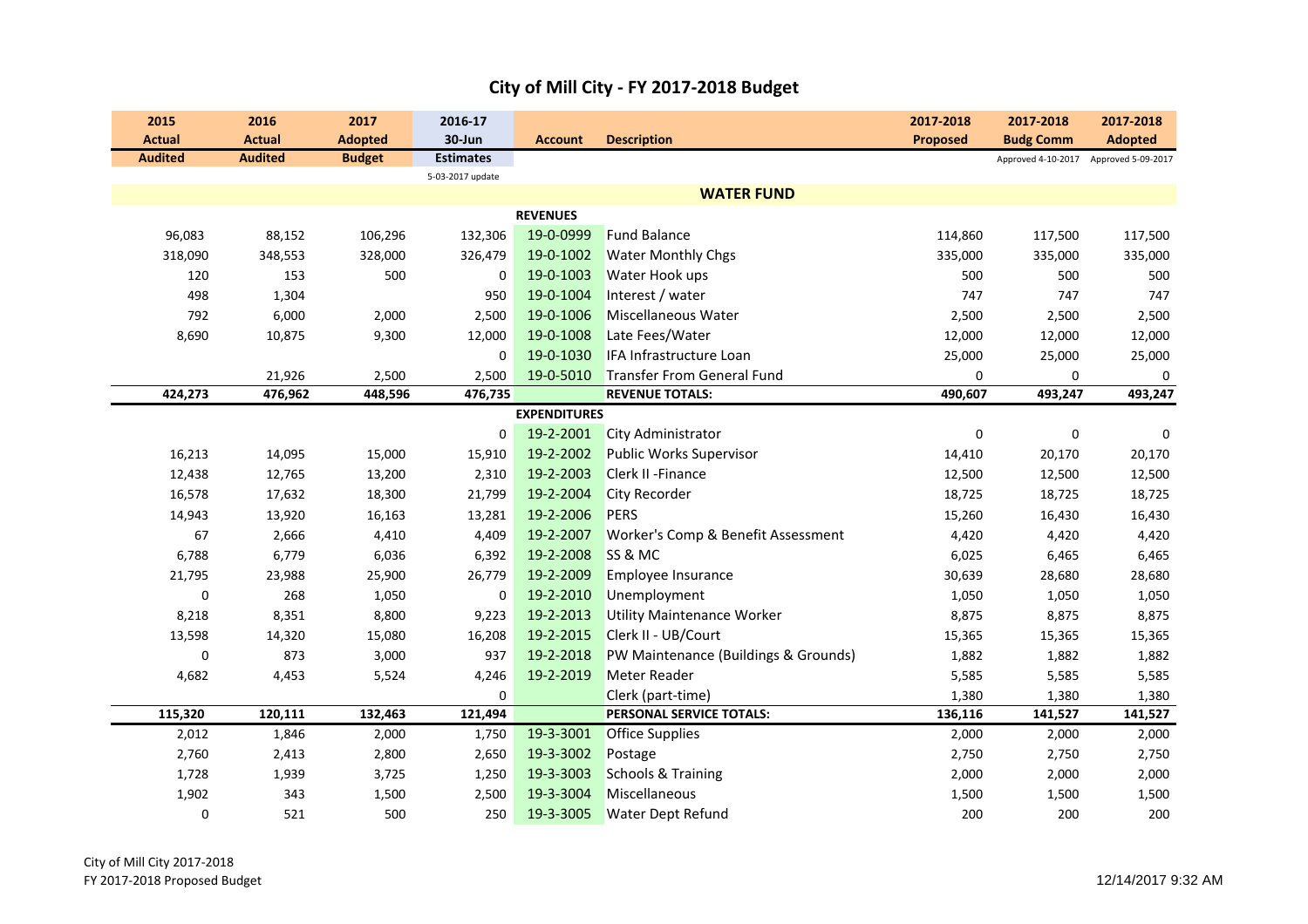| 2015           | 2016           | 2017           | 2016-17          |           |                    | 2017-2018       | 2017-2018          | 2017-2018          |
|----------------|----------------|----------------|------------------|-----------|--------------------|-----------------|--------------------|--------------------|
| <b>Actual</b>  | Actual         | <b>Adopted</b> | $30 - Jun$       | Account   | <b>Description</b> | <b>Proposed</b> | <b>Budg Comm</b>   | <b>Adopted</b>     |
| <b>Audited</b> | <b>Audited</b> | <b>Budget</b>  | <b>Estimates</b> |           |                    |                 | Approved 4-10-2017 | Approved 5-09-2017 |
|                |                |                | 5-03-2017 update |           |                    |                 |                    |                    |
|                |                | 250<br>-61     |                  | 19-3-3006 | Legal              |                 |                    | 0                  |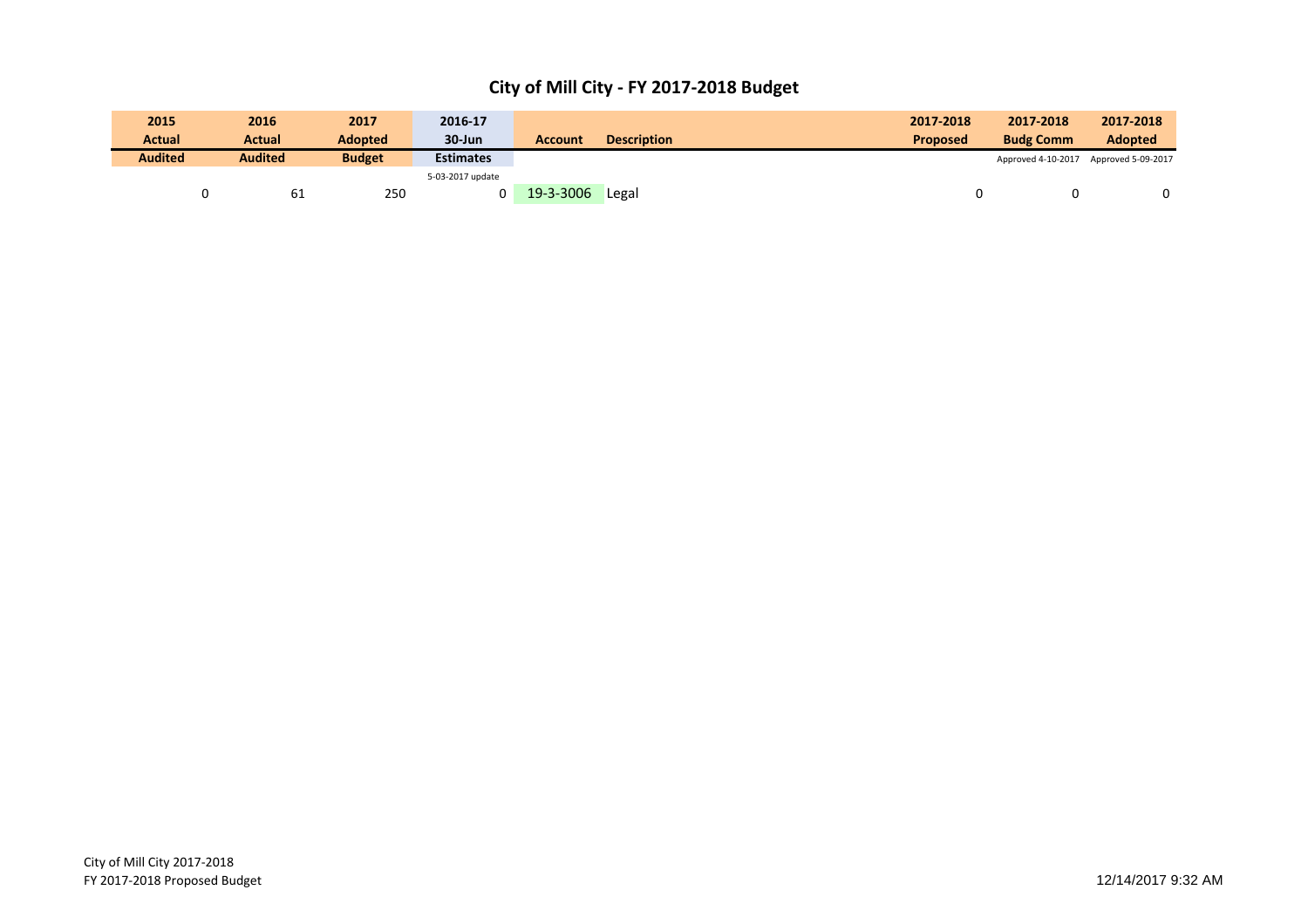| 2015                            | 2016                            | 2017                            | 2016-17                    |                |                                    | 2017-2018       | 2017-2018                                                 | 2017-2018      |
|---------------------------------|---------------------------------|---------------------------------|----------------------------|----------------|------------------------------------|-----------------|-----------------------------------------------------------|----------------|
| <b>Actual</b><br><b>Audited</b> | <b>Actual</b><br><b>Audited</b> | <b>Adopted</b><br><b>Budget</b> | 30-Jun<br><b>Estimates</b> | <b>Account</b> | <b>Description</b>                 | <b>Proposed</b> | <b>Budg Comm</b><br>Approved 4-10-2017 Approved 5-09-2017 | <b>Adopted</b> |
|                                 |                                 |                                 | 5-03-2017 update           |                |                                    |                 |                                                           |                |
| 3,680                           | 5,330                           | 5,300                           | 5,330                      | 19-3-3007      | Audit                              | 5,500           | 5,500                                                     | 5,500          |
| $\boldsymbol{0}$                | $\pmb{0}$                       | 500                             | $\boldsymbol{0}$           | 19-3-3008      | <b>Planning Expense</b>            | 0               | 0                                                         | $\mathbf 0$    |
| 895                             | 900                             | 7,500                           | 500                        | 19-3-3009      | Consultants / Engineer             | 26,000          | 30,700                                                    | 30,700         |
|                                 |                                 |                                 | 1,850                      |                | <b>LGPI Employment Study</b>       | $\mathbf 0$     |                                                           |                |
|                                 |                                 |                                 | 6,600                      |                | Finance Consultant (Add Upon)      | 1,650           |                                                           |                |
|                                 |                                 |                                 | 4,600                      |                | Finance - Express Temp Services    | 3,050           |                                                           |                |
|                                 |                                 |                                 | 1,500                      |                | Kinney (Budget Prep)               | $\mathbf{0}$    |                                                           |                |
| 11,623                          | 11,615                          | 12,000                          | 12,000                     | 19-3-3010      | Electricity                        | 12,500          | 12,500                                                    | 12,500         |
| 2,321                           | 2,614                           | 2,500                           | 2,400                      | 19-3-3011      | Telephones & Pagers                | 2,750           | 2,750                                                     | 2,750          |
| 999                             | 1,242                           | 1,000                           | 1,000                      | 19-3-3014      | Print & Publish                    | 1,000           | 1,000                                                     | 1,000          |
| 114                             | 37                              | 100                             | 100                        | 19-3-3015      | <b>Uniforms</b>                    | 100             | 100                                                       | 100            |
| 1,881                           | 2,430                           | 1,500                           | 1,500                      | 19-3-3016      | Chemicals                          | 2,400           | 2,400                                                     | 2,400          |
| 700                             | 1,161                           | 1,500                           | 1,000                      | 19-3-3017      | Minor Parts & Repair               | 1,000           | 1,000                                                     | 1,000          |
| $\boldsymbol{0}$                | 32                              | 1,750                           | 785                        | 19-3-3018      | Paving / Water Lines               | 1,000           | 1,000                                                     | 1,000          |
| $\pmb{0}$                       | 8,733                           | 5,000                           | 10,000                     | 19-3-3019      | <b>Water System Supplies</b>       | 3,000           | 5,000                                                     | 5,000          |
| 795                             | 93                              | 500                             | 300                        | 19-3-3020      | <b>Small Tools</b>                 | 400             | 400                                                       | 400            |
| 4,001                           | 6,151                           | 5,000                           | 6,250                      | 19-3-3021      | Lab Tests                          | 6,750           | 6,750                                                     | 6,750          |
| 2,696                           | 3,096                           | 3,250                           | 2,000                      | 19-3-3022      | Computer & Software                | 1,500           | 1,500                                                     | 1,500          |
| 8,116                           | 5,687                           | 7,000                           | 10,339                     | 19-3-3024      | <b>Bonds and Insurance</b>         | 8,350           | 8,350                                                     | 8,350          |
| 2,065                           | 2,058                           | 2,500                           | 2,250                      | 19-3-3028      | <b>Equipment Operation</b>         | 2,500           | 2,500                                                     | 2,500          |
| 418                             | 736                             | 1,500                           | 750                        | 19-3-3029      | Water Hookup expense               | 750             | 750                                                       | 750            |
| 427                             | 214                             | 2,000                           | 1,500                      | 19-3-3031      | <b>Hydrant Maintenance</b>         | 1,500           | 1,500                                                     | 1,500          |
| $\pmb{0}$                       | 4,680                           | 6,000                           | 6,000                      | 19-3-3032      | Water System Consultant            | 6,000           | 6,000                                                     | 6,000          |
| 3,177                           | 768                             | 3,000                           | 1,000                      | 19-3-3033      | Water System General Maint         | 2,000           | 2,000                                                     | 2,000          |
| 500                             | 926                             | 1,000                           | 1,500                      | 19-3-3040      | Copy Machine Contract              | 1,000           | 1,000                                                     | 1,000          |
| 52,810                          | 65,625                          | 81,175                          | 89,454                     |                | <b>MATERIAL &amp; SERV TOTALS:</b> | 99,150          | 101,150                                                   | 101,150        |
| 1,499                           | 0                               | 2,500                           | 0                          | 19-4-4001      | Well Station / Generator C/O       | $\mathbf 0$     | 0                                                         | $\mathbf{0}$   |
| 442                             | 2,267                           | 8,000                           | 4,773                      | 19-4-4003      | Hydrant C/O                        | 3,000           | 3,000                                                     | 3,000          |
| $\pmb{0}$                       | 1,509                           | 15,000                          | $\mathbf 0$                | 19-4-4008      | Water Lines C/O                    | $\mathbf{0}$    | $\pmb{0}$                                                 | $\mathbf 0$    |
|                                 | 75                              | 7,050                           | $\mathbf 0$                | 19-4-4010      | Computer C/O                       | 7,050           | 7,050                                                     | 7,050          |
| 1,050                           | 0                               | 500                             | 0                          | 19-4-4014      | Miscellaneous C/O                  | 0               | $\pmb{0}$                                                 | $\mathbf 0$    |
| 2,991                           | 3,852                           | 33,050                          | 4,773                      |                | C/O TOTALS:                        | 10,050          | 10,050                                                    | 10,050         |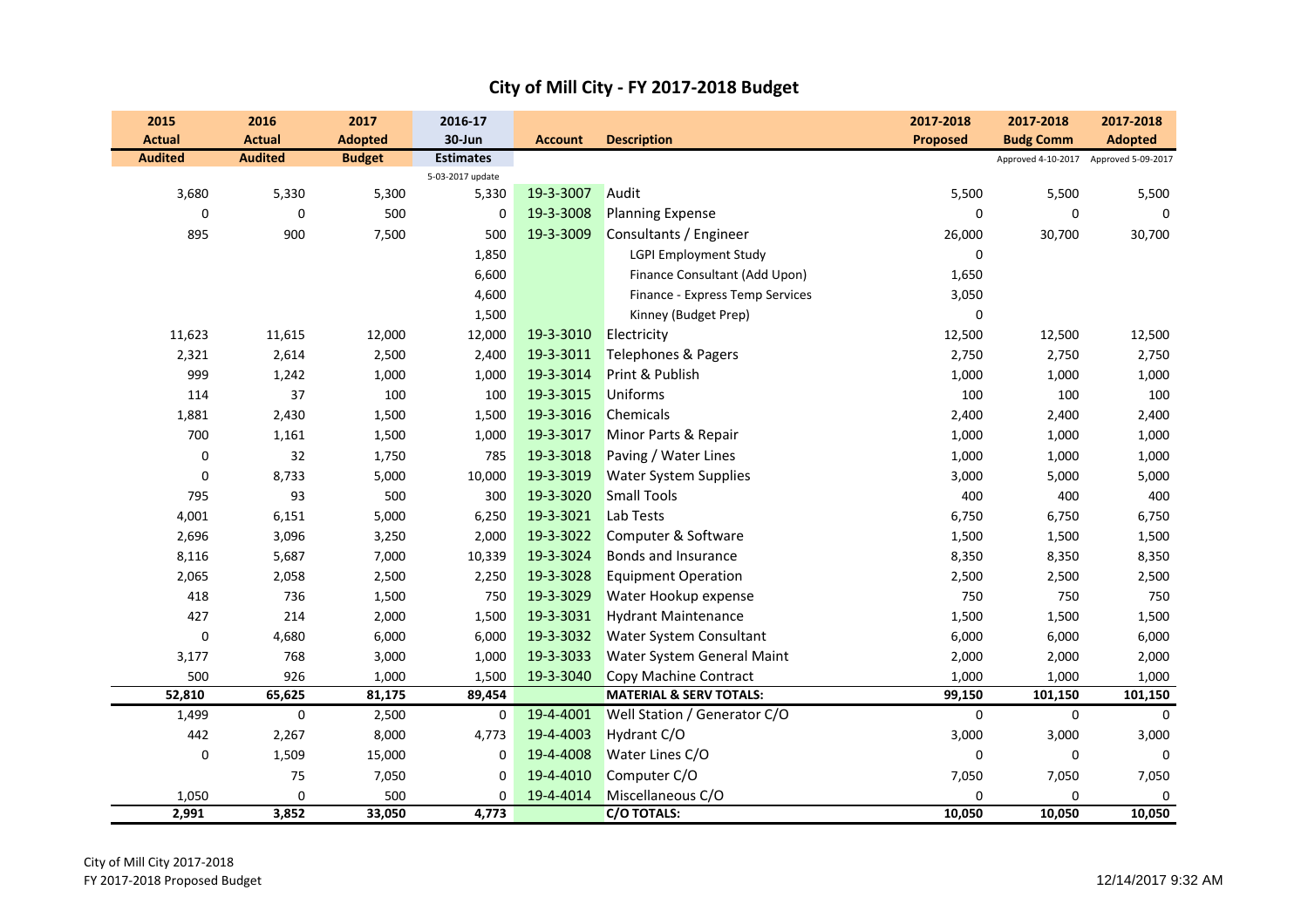| City of Mill City - FY 2017-2018 Budget |  |  |
|-----------------------------------------|--|--|
|-----------------------------------------|--|--|

| 2015           | 2016           | 2017           | 2016-17          |                |                                         | 2017-2018       | 2017-2018          | 2017-2018          |
|----------------|----------------|----------------|------------------|----------------|-----------------------------------------|-----------------|--------------------|--------------------|
| <b>Actual</b>  | <b>Actual</b>  | <b>Adopted</b> | $30 - Jun$       | <b>Account</b> | <b>Description</b>                      | <b>Proposed</b> | <b>Budg Comm</b>   | <b>Adopted</b>     |
| <b>Audited</b> | <b>Audited</b> | <b>Budget</b>  | <b>Estimates</b> |                |                                         |                 | Approved 4-10-2017 | Approved 5-09-2017 |
|                |                |                | 5-03-2017 update |                |                                         |                 |                    |                    |
|                |                |                |                  |                |                                         |                 |                    |                    |
| 155,000        | 155,000        | 155,000        | 155,000          | 19-5-5004      | WTR Xfer to Bonded Debt                 | 155,000         | 155,000            | 155,000            |
|                | 0              | 0              | $\mathbf 0$      | 19-5-5005      | WTR Xfer to General Fund                | 0               | $\Omega$           | 0                  |
| 10,000         | 0              | 0              | 0                | 19-5-5006      | WTR Xfer to Wtr Reserve Fund            | 0               | $\Omega$           | 0                  |
|                | 0              | 0              | 0                | 19-5-5007      | WTR Xfer to Equip Fund                  | $\Omega$        | 0                  | 0                  |
|                | 0              | $\mathbf 0$    | $\mathbf 0$      | 19-5-5008      | WTR Xfer to General Facilities          | $\Omega$        | 0                  | 0                  |
| 165,000        | 155,000        | 155,000        | 155,000          |                | <b>TRANSFERS IN/OUT TOTALS:</b>         | 155,000         | 155,000            | 155,000            |
|                |                |                |                  |                |                                         |                 |                    |                    |
| 0              | 0              | 25,000         | $\mathbf 0$      | 19-6-6001      | <b>WTR Contingency</b>                  | 40,291          | 35,520             | 35,520             |
| 0              | $\mathbf{0}$   | 21,908         | 0                | 19-9-9001      | Unappropriated EFB                      | 50,000          | 50,000             | 50,000             |
|                |                |                |                  |                |                                         |                 |                    |                    |
| 0              | 0              | 46,908         | 0                |                | <b>CONTINGENCY/UNAPP TOTALS:</b>        | 90,291          | 85,520             | 85,520             |
|                |                |                |                  |                |                                         |                 |                    |                    |
| 424,273        | 476,962        | 448,596        | 476,735          |                | <b>REVENUE TOTALS:</b>                  | 490,607         | 493,247            | 493,247            |
| 336,121        | 344,588        | 448,596        | 370,721          |                | <b>EXPENDITURE TOTALS:</b>              | 490,607         | 493,247            | 493,247            |
|                |                |                |                  |                |                                         |                 |                    |                    |
| 88,152         | 132,375        | $\bf{0}$       | 106,014          |                | <b>ENDING FUND BALANCE - WATER FUND</b> |                 |                    |                    |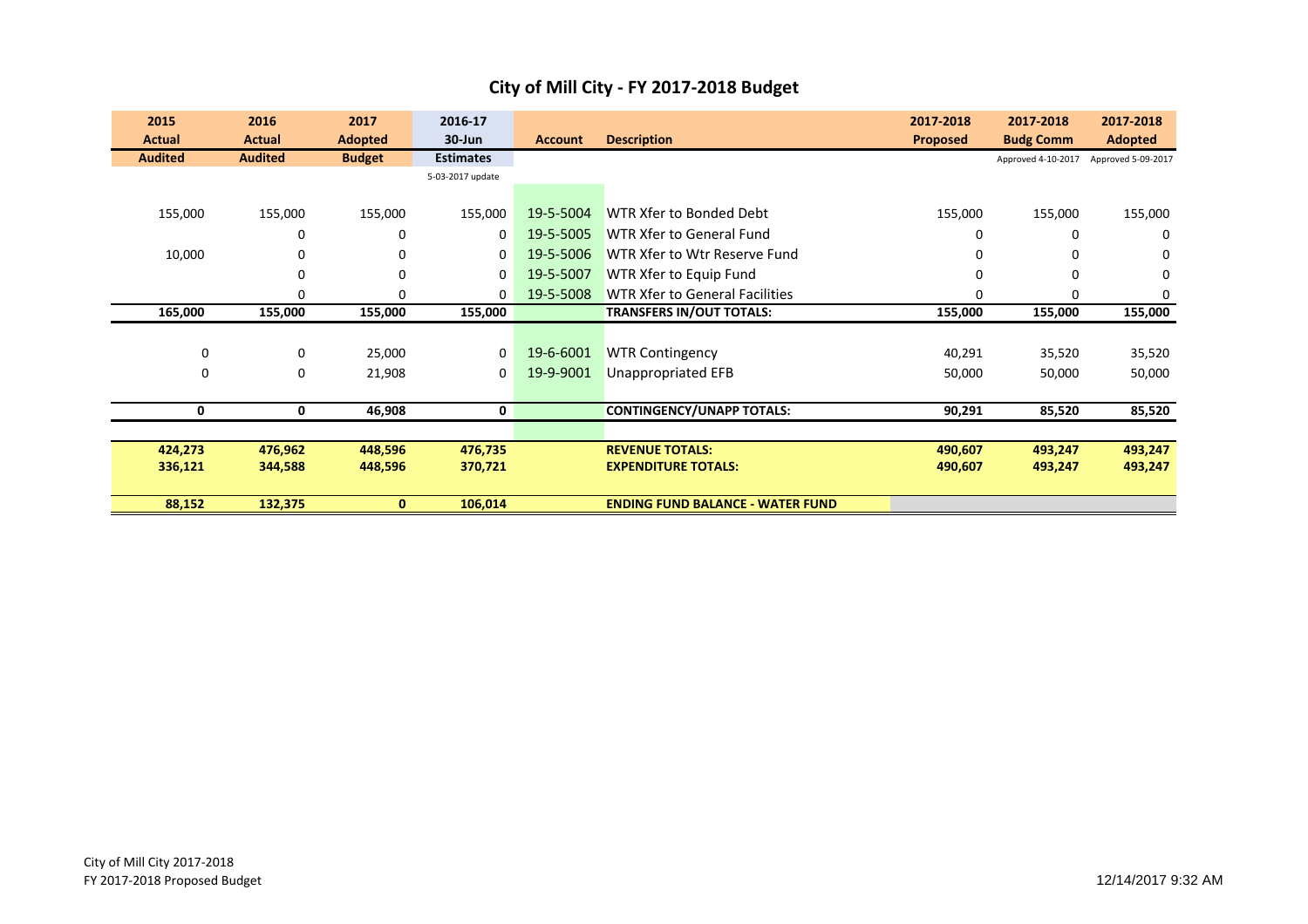| 2015           | 2016           | 2017           | 2016-17          |                     |                                               | 2017-2018       | 2017-2018          | 2017-2018          |
|----------------|----------------|----------------|------------------|---------------------|-----------------------------------------------|-----------------|--------------------|--------------------|
| <b>Actual</b>  | <b>Actual</b>  | <b>Adopted</b> | 30-Jun           | <b>Account</b>      | <b>Description</b>                            | <b>Proposed</b> | <b>Budg Comm</b>   | <b>Adopted</b>     |
| <b>Audited</b> | <b>Audited</b> | <b>Budget</b>  | <b>Estimates</b> |                     |                                               |                 | Approved 4-10-2017 | Approved 5-09-2017 |
|                |                |                | 5-03-2017 update |                     |                                               |                 |                    |                    |
|                |                |                |                  |                     | <b>BONDED DEBT SERVICE FUND</b>               |                 |                    |                    |
|                |                |                |                  | <b>REVENUES</b>     |                                               |                 |                    |                    |
| 107,984        | 113,565        | 113,894        | 113,893          | 21-0-0999           | <b>Fund Balance</b>                           | 114,745         | 114,745            | 114,745            |
| 553            | 300            | 569            | 825              | 21-0-1004           | Interest / Bonded Debt                        | 574             | 574                | 574                |
| 155,000        | 155,000        | 155,000        | 155,000          | 21-0-5119           | <b>Transfer from Water Fund</b>               | 155,000         | 155,000            | 155,000            |
| 170,000        | 165,000        | 165,000        | 165,000          | 21-0-5131           | Transfer from Sewer Fund                      | 128,679         | 128,679            | 128,679            |
|                |                |                |                  | 21-0-5132           | <b>Transfer from Sewer Reserve</b>            | 64,034          | 64,034             | 64,034             |
| 433,537        | 433,865        | 434,463        | 434,718          |                     | <b>REVENUE TOTALS:</b>                        | 463,032         | 463,032            | 463,032            |
|                |                |                |                  |                     |                                               |                 |                    |                    |
|                |                |                |                  | <b>EXPENDITURES</b> |                                               |                 |                    |                    |
| 48,909         | 45,872         | 44,238         | 44,238           | 21-8-8003           | Bond Int Sewer 1993-FmHA                      | $\Omega$        | $\Omega$           | 0                  |
| 29,635         | 32,672         | 34,306         | 34,306           | 21-8-8004           | Bond Prin Sewer 1993-FmHA                     | $\Omega$        | $\Omega$           | 0                  |
| 30,472         | 29,227         | 27,969         | 27,969           | 21-8-8012           | Bond Int Water (OECDD - 2006)                 | 26,699          | 26,699             | 26,699             |
| 124,520        | 125,766        | 127,023        | 127,023          | 21-8-8013           | Bond Prin Water (OECDD - 2006)                | 128,293         | 128,293            | 128,293            |
| 33,480         | 35,027         | 36,646         | 36,646           | 21-8-8015           | Bond Prin Sewer (OECDD - 2010)                | 0               | $\Omega$           | $\Omega$           |
| 52,956         | 51,409         | 49,791         | 49,791           | 21-8-8016           | Bond Int Sewer (OECDD - 2010)                 | 0               | $\mathbf 0$        | $\mathbf 0$        |
|                |                |                |                  | 21-8-8017           | Bond Prin Sewer (Refinancing - 2017)          | 115,000         | 115,000            | 115,000            |
|                |                |                |                  | 21-8-8018           | Bond Int Sewer (Refinancing - 2017)           | 77,694          | 77,694             | 77,694             |
| 319,972        | 319,972        | 319,973        | 319,973          |                     | <b>BOND PAYMENT TOTALS:</b>                   | 347,686         | 347,686            | 347,686            |
|                |                |                |                  |                     |                                               |                 |                    |                    |
| 0              | 0              | 114,490        | 0                | 21-9-9002           | <b>Unappropriated EFB</b>                     | 115,346         | 115,346            | 115,346            |
|                |                |                |                  |                     |                                               |                 |                    |                    |
| 0              | $\mathbf{0}$   | 114,490        | 0                |                     | <b>UNAPPROPRIATED TOTALS:</b>                 | 115,346         | 115,346            | 115,346            |
| 433,537        | 433,865        | 434,463        | 434,718          |                     | <b>REVENUE TOTALS:</b>                        | 463,032         | 463,032            | 463,032            |
| 319,972        | 319,972        | 434,463        | 319,973          |                     | <b>EXPENDITURE TOTALS:</b>                    | 463,032         | 463,032            | 463,032            |
| 113,565        | 113,893        | $\mathbf{0}$   | 114,745          |                     | <b>ENDING FUND BALANCE - BONDED DEBT FUND</b> |                 |                    |                    |
|                |                |                |                  |                     |                                               |                 |                    |                    |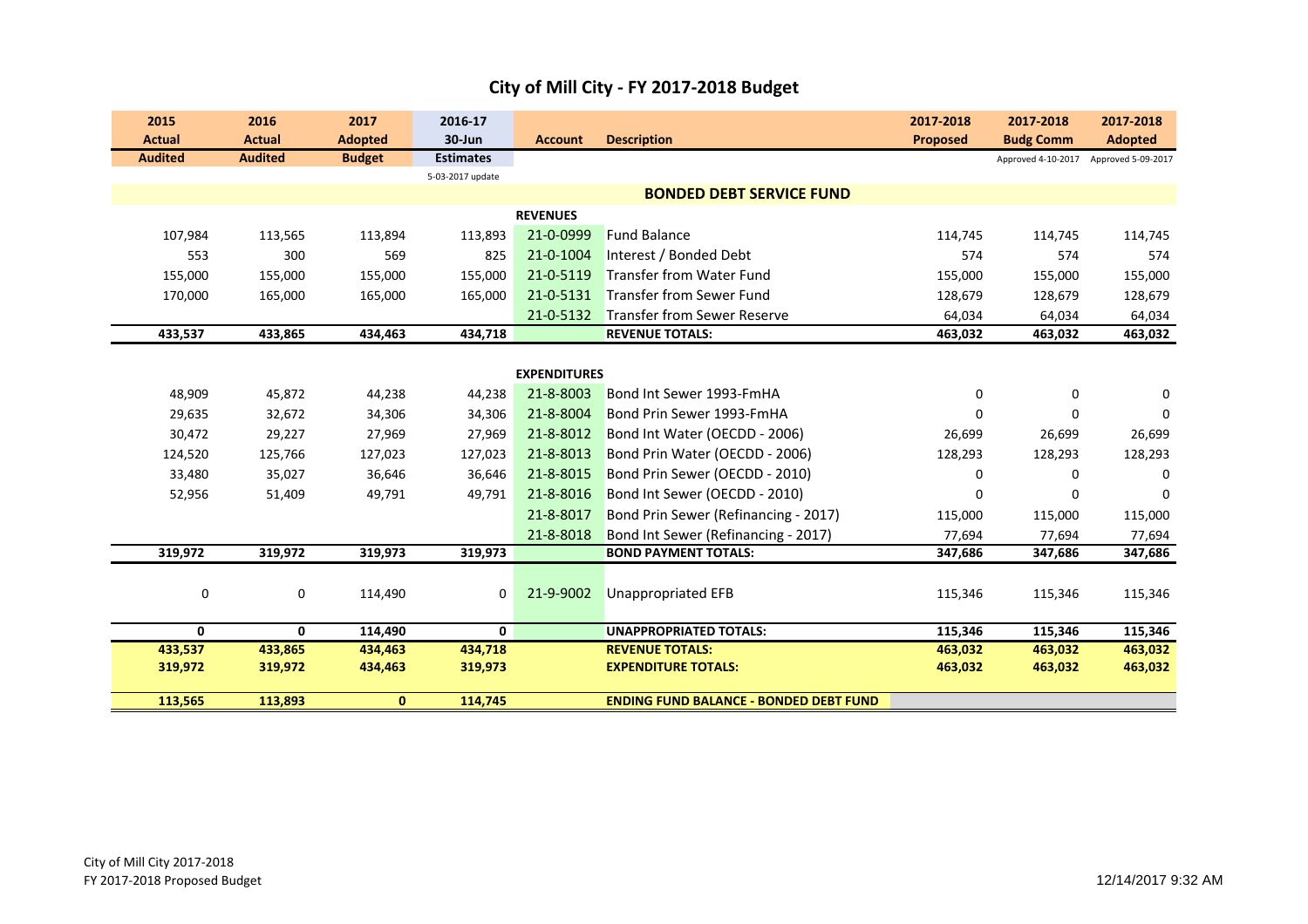|  | City of Mill City - FY 2017-2018 Budget |
|--|-----------------------------------------|
|--|-----------------------------------------|

| 2015           | 2016           | 2017           | 2016-17          |                     |                                                | 2017-2018       | 2017-2018          | 2017-2018          |
|----------------|----------------|----------------|------------------|---------------------|------------------------------------------------|-----------------|--------------------|--------------------|
| <b>Actual</b>  | <b>Actual</b>  | <b>Adopted</b> | 30-Jun           | <b>Account</b>      | <b>Description</b>                             | <b>Proposed</b> | <b>Budg Comm</b>   | <b>Adopted</b>     |
| <b>Audited</b> | <b>Audited</b> | <b>Budget</b>  | <b>Estimates</b> |                     |                                                |                 | Approved 4-10-2017 | Approved 5-09-2017 |
|                |                |                | 5-03-2017 update |                     |                                                |                 |                    |                    |
|                |                |                |                  |                     | <b>WATER SYSTEM RESERVE FUND</b>               |                 |                    |                    |
|                |                |                |                  | <b>REVENUES</b>     |                                                |                 |                    |                    |
| 199,246        | 196,640        | 216,573        | 216,747          | 23-0-0999           | <b>Fund Balance</b>                            | 250,837         | 250,837            | 250,837            |
| 1,020          | 1,157          | 1,060          | 1,575            | 23-0-1004           | Interest                                       | 1,254           | 1,254              | 1,254              |
| 145            | 54             | $\mathbf 0$    | 0                | 23-0-1006           | Interest / SDC Water                           | 0               | 0                  | 0                  |
| 6,229          | 18,896         | 9,000          | 7,515            | 23-0-1007           | <b>SDC Water</b>                               | 9,000           | 9,000              | 9,000              |
|                |                | $\Omega$       | $\Omega$         | 23-0-1009           | Miscellaneous                                  | $\Omega$        | $\Omega$           | $\Omega$           |
|                |                |                |                  | 23-0-4000           | <b>SDWF Loan</b>                               |                 |                    |                    |
|                |                | 25,000         | 25,000           | 23-0-5110           | <b>Transfer from General Fund</b>              | $\mathbf 0$     | $\mathbf 0$        | $\Omega$           |
| 10,000         |                |                |                  | 23-0-5119           | <b>Transfer from Water Fund</b>                | $\Omega$        | 0                  | 0                  |
| 216,640        | 216,747        | 251,633        | 250,837          |                     | <b>REVENUE TOTALS:</b>                         | 261,091         | 261,091            | 261,091            |
|                |                |                |                  |                     |                                                |                 |                    |                    |
|                |                |                |                  | <b>EXPENDITURES</b> |                                                |                 |                    |                    |
| 0              | 0              | 1,000          | 0                | 23-3-3003           | Administration                                 | 1,000           | 1,000              | 1,000              |
|                | 0              | 12,133         | 0                | 23-3-3004           | Engineering                                    | 30,000          | 30,000             | 30,000             |
| 0              | 0              | 13,133         | 0                |                     | <b>MATERIALS &amp; SERV TOTALS:</b>            | 31,000          | 31,000             | 31,000             |
|                |                |                |                  |                     |                                                |                 |                    |                    |
| 20,000         | 0              | 229,500        | $\mathbf 0$      | 23-4-4001           | C/O Water System Improvements                  | 130,000         | 130,000            | 130,000            |
|                |                |                |                  | 23-4-4010           | C/O 2003 Water System Imp Project              |                 |                    |                    |
| 0              | 0              | 0              | 0                | 23-4-4008           | <b>Automated Meter Reading</b>                 | 15,000          | 15,000             | 15,000             |
| 20,000         | 0              | 229,500        | 0                |                     | <b>C/O TOTALS:</b>                             | 145,000         | 145,000            | 145,000            |
| 0              | 0              |                | $\mathbf 0$      | 23-5-5001           | Xfer to Water Fund                             | $\mathbf 0$     | $\mathbf 0$        | 0                  |
| 0              | 0              | $\mathbf 0$    | $\mathbf{0}$     |                     | <b>TRANSFERS IN/OUT TOTALS:</b>                | $\mathbf 0$     | 0                  | $\mathbf 0$        |
| $\pmb{0}$      | 0              | $\mathbf 0$    | $\mathbf 0$      | 23-7-7001           | <b>Reserve Water</b>                           | $\mathbf 0$     | $\Omega$           | $\Omega$           |
| 0              | 0              | 9,000          | 0                | 23-7-7002           | Reserve for Water SDC Eligible Projects        | 85,091          | 85,091             | 85,091             |
| 0              | $\mathbf{0}$   | 9,000          | 0                |                     | <b>CONTING/RESERVE TOTALS:</b>                 | 85,091          | 85,091             | 85,091             |
| 216,640        | 216,747        | 251,633        | 250,837          |                     | <b>REVENUE TOTALS:</b>                         | 261,091         | 261,091            | 261,091            |
| 20,000         | 0              | 251,633        | $\bf{0}$         |                     | <b>EXPENDITURE TOTALS:</b>                     | 261,091         | 261,091            | 261,091            |
|                |                |                |                  |                     | <b>ENDING FUND BAL- WATER SYS RESERVE FUND</b> |                 |                    |                    |
| 196,640        | 216,747        | $\mathbf{0}$   | 250,837          |                     |                                                |                 |                    |                    |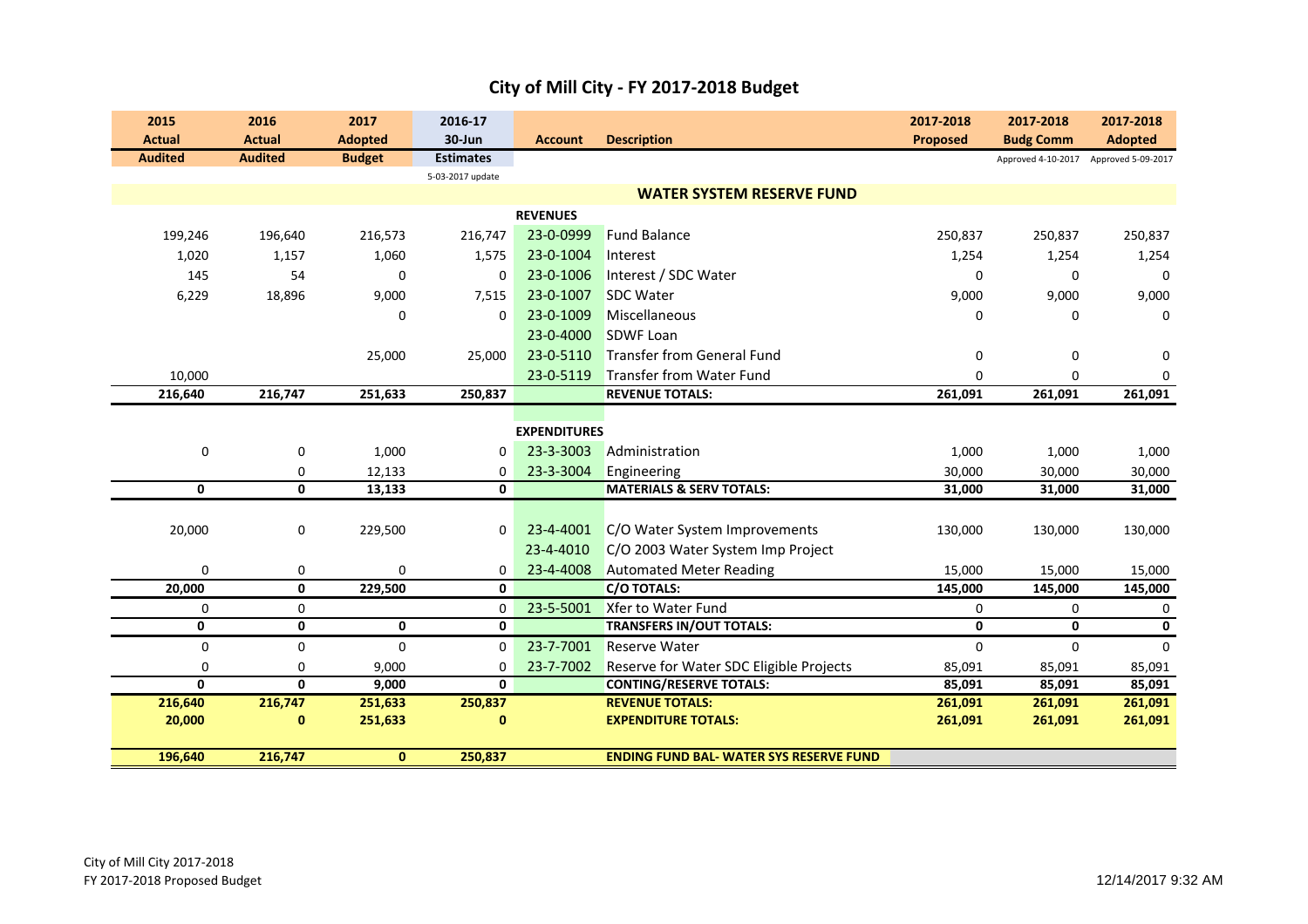| 2015           | 2016           | 2017           | 2016-17          |                     |                                                          | 2017-2018       | 2017-2018                             | 2017-2018      |
|----------------|----------------|----------------|------------------|---------------------|----------------------------------------------------------|-----------------|---------------------------------------|----------------|
| <b>Actual</b>  | <b>Actual</b>  | <b>Adopted</b> | 30-Jun           | <b>Account</b>      | <b>Description</b>                                       | <b>Proposed</b> | <b>Budg Comm</b>                      | <b>Adopted</b> |
| <b>Audited</b> | <b>Audited</b> | <b>Budget</b>  | <b>Estimates</b> |                     |                                                          |                 | Approved 4-10-2017 Approved 5-09-2017 |                |
|                |                |                | 5-03-2017 update |                     |                                                          |                 |                                       |                |
|                |                |                |                  |                     | <b>CANYON JOURNEYS TRAIL FUND / MILL CITY FALLS PARK</b> |                 |                                       |                |
|                |                |                |                  | <b>REVENUES</b>     |                                                          |                 |                                       |                |
| 80,403         | 115,273        | 44,874         | 47,828           | 24-0-0999           | <b>Fund Balance</b>                                      | 54,107          | 54,107                                | 54,107         |
| 411            | 400            | 205            | 350              | 24-0-1004           | Interest                                                 | 270             | 270                                   | 270            |
|                |                |                | 0                | 24-0-1005           | Grants - Foundations / Private                           | 0               | $\mathbf 0$                           | $\mathbf 0$    |
|                | 97,650         |                | 5,929            | 24-0-1006           | Grants - OPRD / State & Federal                          | 0               | 0                                     | 0              |
| 25,000         |                |                | 0                | 24-0-1007           | <b>Other Funding Sources</b>                             | <sup>0</sup>    | 0                                     | 0              |
| 10,000         |                |                | $\Omega$         | 24-0-5029           | <b>Transfer from Street Fund</b>                         |                 | 0                                     | 0              |
| 30,000         |                |                | 0                | 24-0-5030           | <b>Transfer from Street Reserve Fund</b>                 | n               | 0                                     | $\Omega$       |
|                |                |                | $\Omega$         | 24-0-5031           | Transfer from General Fund                               | $\Omega$        | $\mathbf 0$                           | $\Omega$       |
| 145,814        | 213,324        | 45,079         | 54,107           |                     | <b>REVENUE TOTALS:</b>                                   | 54,377          | 54,377                                | 54,377         |
|                |                |                |                  |                     |                                                          |                 |                                       |                |
|                |                |                |                  | <b>EXPENDITURES</b> |                                                          |                 |                                       |                |
| 30,541         | 5,575          | 16,500         | 0                | 24-3-3010           | Engineering                                              | 10,000          | 10,000                                | 10,000         |
|                | $\mathbf 0$    |                | $\Omega$         | 24-3-3012           | Administration                                           | 5,000           | 5,000                                 | 5,000          |
|                | 0              |                | 0                | 24-3-3013           | Miscellaneous                                            | $\Omega$        | $\mathbf 0$                           | 0              |
| 30,541         | 5,575          | 16,500         | 0                |                     | <b>MATERIALS &amp; SERV TOTALS:</b>                      | 15,000          | 15,000                                | 15,000         |
|                | 0              |                | 0                | 24-4-4010           | C/O Miscellaneous                                        | $\mathbf 0$     | $\mathbf{0}$                          | $\Omega$       |
|                | 159,921        | 28,579         | $\Omega$         | 24-4-4011           | C/O Construction Park                                    | 30,000          | 30,000                                | 30,000         |
|                | $\mathbf 0$    |                | 0                | 24-4-4012           | C/O Bridge                                               | $\Omega$        | 0                                     | $\Omega$       |
| $\mathbf 0$    | 159,921        | 28,579         | 0                |                     | C/O TOTALS:                                              | 30,000          | 30,000                                | 30,000         |
|                |                |                |                  |                     |                                                          |                 |                                       |                |
| 0              | 0              |                | 0                | 24-6-6001           | Contingency                                              | 9,377           | 9,377                                 | 9,377          |
| 0              | $\mathbf{0}$   | 0              | $\mathbf{0}$     |                     | <b>CONTING/RESERVE TOTALS:</b>                           | 9,377           | 9,377                                 | 9,377          |
| 145,814        | 213,324        | 45,079         | 54,107           |                     | <b>REVENUE TOTALS:</b>                                   | 54,377          | 54,377                                | 54,377         |
| 30,541         | 165,496        | 45,079         | $\mathbf 0$      |                     | <b>EXPENDITURE TOTALS:</b>                               | 54,377          | 54,377                                | 54,377         |
|                |                |                |                  |                     |                                                          |                 |                                       |                |
| 115,273        | 47,828         | $\mathbf{0}$   | 54,107           |                     | <b>ENDING FUND BAL - CANYON JOURNEY TRAILS</b>           |                 |                                       |                |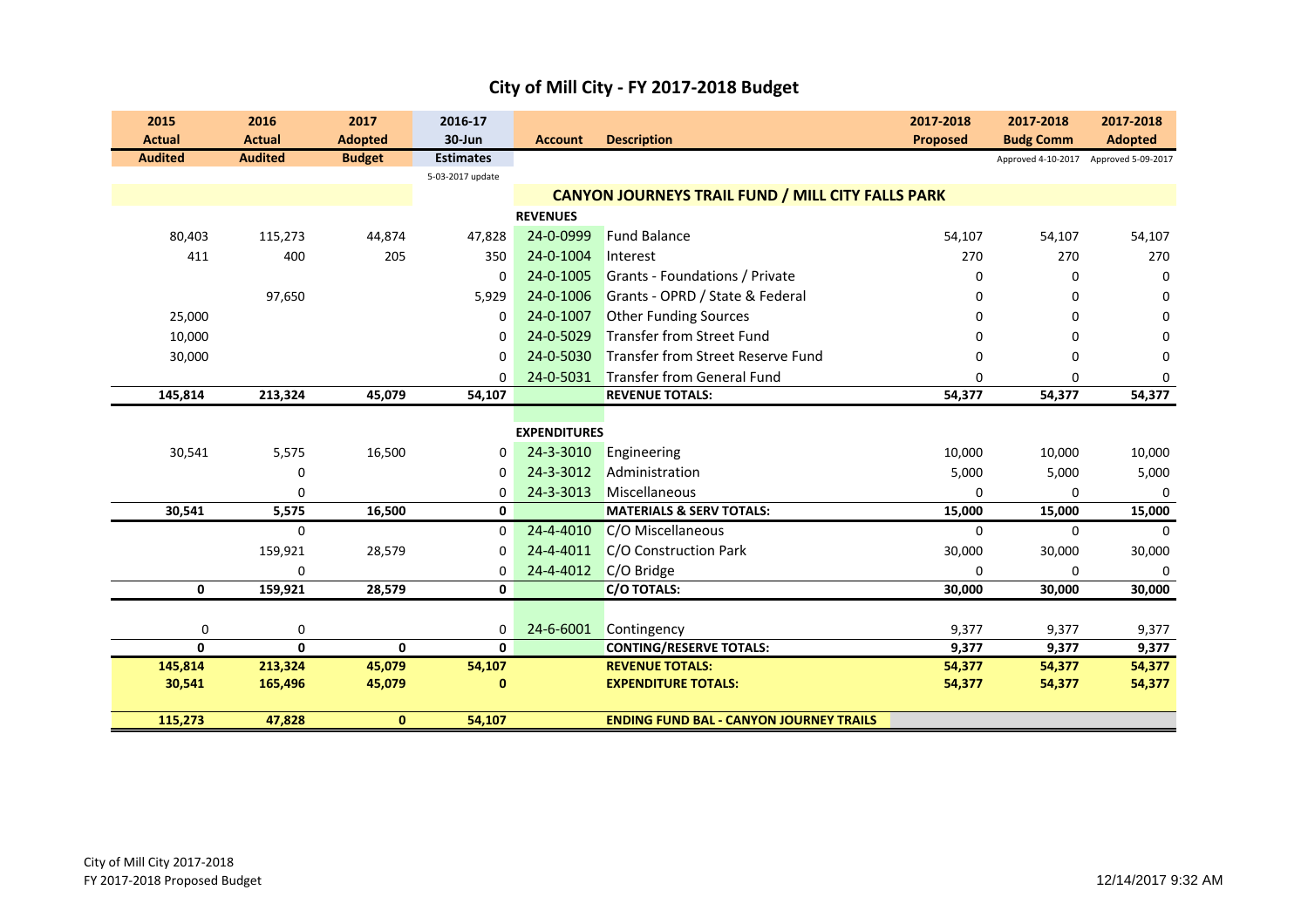|  | City of Mill City - FY 2017-2018 Budget |
|--|-----------------------------------------|
|--|-----------------------------------------|

| 2015                    | 2016           | 2017                    | 2016-17          |                     |                                                                            | 2017-2018       | 2017-2018                             | 2017-2018               |
|-------------------------|----------------|-------------------------|------------------|---------------------|----------------------------------------------------------------------------|-----------------|---------------------------------------|-------------------------|
| <b>Actual</b>           | <b>Actual</b>  | <b>Adopted</b>          | 30-Jun           | <b>Account</b>      | <b>Description</b>                                                         | <b>Proposed</b> | <b>Budg Comm</b>                      | <b>Adopted</b>          |
| <b>Audited</b>          | <b>Audited</b> | <b>Budget</b>           | <b>Estimates</b> |                     |                                                                            |                 | Approved 4-10-2017 Approved 5-09-2017 |                         |
|                         |                |                         | 5-03-2017 update |                     |                                                                            |                 |                                       |                         |
|                         |                |                         |                  |                     | <b>STREET RESERVE FUND</b>                                                 |                 |                                       |                         |
|                         |                |                         |                  | <b>REVENUES</b>     |                                                                            |                 |                                       |                         |
| 88,527                  | 129,130        | 144,776                 | 145,052          | 29-0-0999           | <b>Fund Balance</b>                                                        | 207,514         | 207,514                               | 207,514                 |
| 453                     | 922            | 724                     | 1,050            | 29-0-1004           | Interest                                                                   | 1,038           | 1,038                                 | 1,038                   |
|                         |                | 50,000                  | $\mathbf{0}$     | 29-0-5110           | <b>SCA Grant</b>                                                           | $\mathbf 0$     | 50,000                                | 50,000                  |
| 71,000                  | 15,000         | 61,412                  | 61,412           | 29-0-5111           | Transfer from Street Fund                                                  | 50,000          | 60,000                                | 60,000                  |
| 159,980                 | 145,052        | 256,912                 | 207,514          |                     | <b>REVENUE TOTALS:</b>                                                     | 258,552         | 318,552                               | 318,552                 |
|                         |                |                         |                  | <b>EXPENDITURES</b> |                                                                            |                 |                                       |                         |
| 850                     | 0              | 79,412                  | 0                | 29-4-4001           | C/O Citywide                                                               | 100,000         | 100,000                               | 100,000                 |
|                         | $\mathbf 0$    | 50,000                  | $\mathbf 0$      | 29-4-4002           | C/O Linn County                                                            | 80,000          | 90,000                                | 90,000                  |
|                         | 0              | 18,000                  | $\Omega$         | 29-4-4004           | Fairview & First Future South Side                                         | 20,000          | 20,000                                | 20,000                  |
|                         | $\mathbf 0$    | 100,000                 | 0                | 29-4-4006           | C/O Street Marion Co.                                                      | 40,000          | 40,000                                | 40,000                  |
|                         |                |                         | 0                |                     | <b>SCA Grant</b>                                                           | $\Omega$        | 50,000                                | 50,000                  |
|                         | 0              | 9,500                   | $\Omega$         | 29-4-4010           | Sidewalks/Ped Paths                                                        | 15,000          | 15,000                                | 15,000                  |
| 850                     | 0              | 256,912                 | 0                |                     | C/O TOTALS:                                                                | 255,000         | 315,000                               | 315,000                 |
|                         |                |                         |                  |                     |                                                                            |                 |                                       |                         |
| 30,000                  | 0              | 0                       | 0                | 29-5-5009           | Xfer to                                                                    | $\mathbf 0$     | 0                                     | 0                       |
| 30,000                  | $\Omega$       | $\Omega$                | $\mathbf 0$      |                     | <b>TRANSFERS IN/OUT TOTALS:</b>                                            | $\Omega$        | $\Omega$                              | $\mathbf 0$             |
|                         |                |                         |                  |                     |                                                                            |                 |                                       |                         |
| 0                       | $\mathbf 0$    | 0                       | $\mathbf{0}$     | 29-7-7001           | <b>Reserved for Street Improvements</b>                                    | $\mathbf 0$     | 0                                     | $\mathbf 0$             |
| 0                       | 0              | 0                       | $\mathbf{0}$     | 29-7-7002           | Reserved for bike paths                                                    | 0               | 0                                     | 0                       |
| $\overline{\mathbf{0}}$ | $\mathbf 0$    | $\overline{\mathbf{0}}$ | 0                |                     | <b>CONTIN/RESERVED TOTALS:</b>                                             | $\mathbf{0}$    | $\mathbf{0}$                          | $\overline{\mathbf{0}}$ |
| $\mathbf 0$             | $\mathbf 0$    | 0                       | $\mathbf{0}$     | 29-9-9001           | Unappropriated EFB                                                         | 3,552           | 3,552                                 | 3,552                   |
|                         |                |                         |                  |                     |                                                                            |                 |                                       |                         |
| $\mathbf 0$             | 0              | 0                       | 0                |                     | <b>UNAPPROPRIATED TOTALS:</b>                                              | 3,552           | 3,552                                 | 3,552                   |
| 159,980                 | 145,052        | 256,912                 | 207,514          |                     | <b>REVENUE TOTALS:</b>                                                     | 258,552         | 318,552                               | 318,552                 |
| 30,850                  | $\mathbf{0}$   | 256,912<br>$\mathbf{0}$ | 0                |                     | <b>EXPENDITURE TOTALS:</b><br><b>ENDING FUND BAL - STREET RESERVE FUND</b> | 258,552         | 318,552                               | 318,552                 |
| 129,130                 | 145,052        |                         | 207,514          |                     |                                                                            |                 |                                       |                         |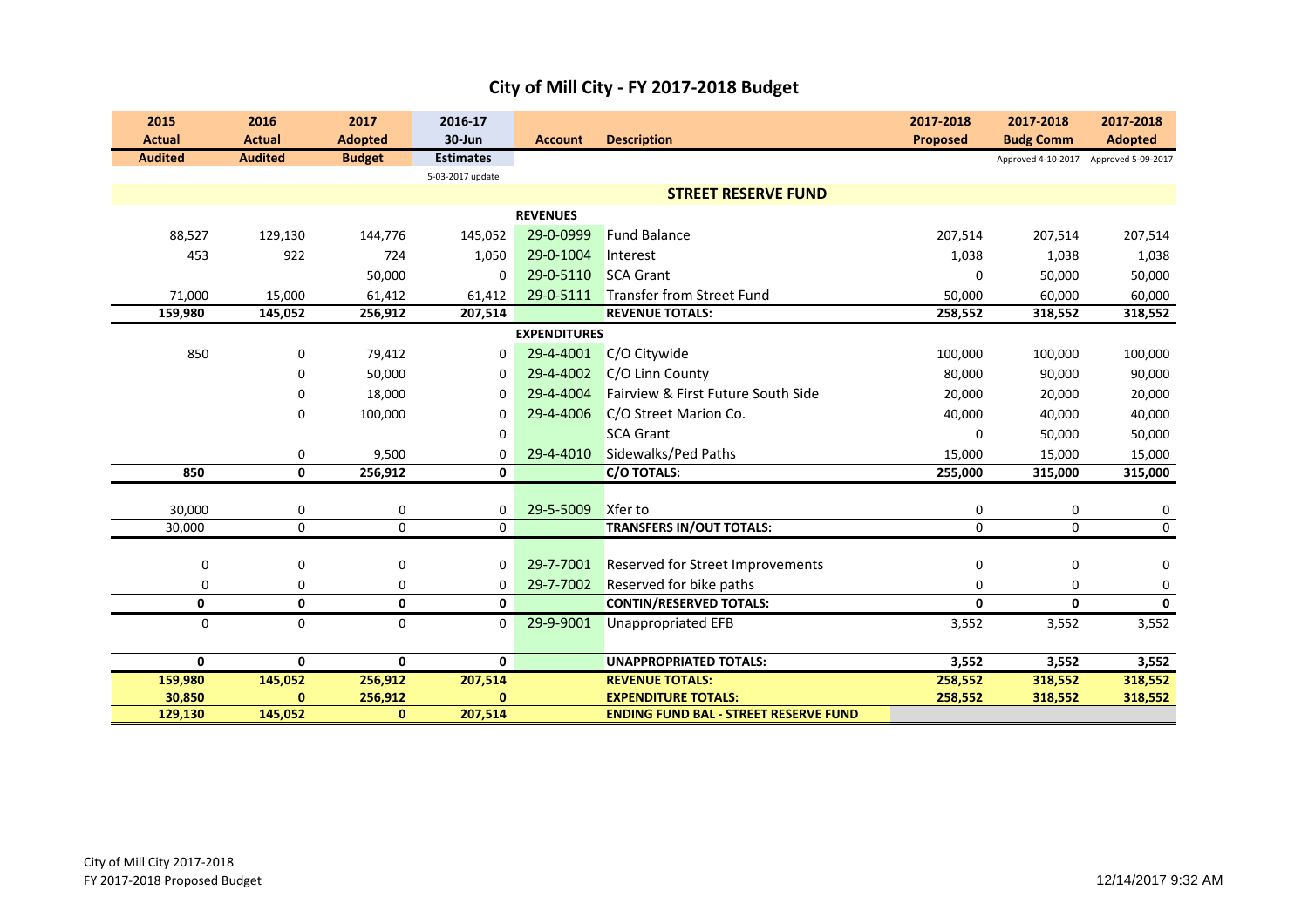| 2015           | 2016           | 2017           | 2016-17          |                     |                                                  | 2017-2018       | 2017-2018                             | 2017-2018      |
|----------------|----------------|----------------|------------------|---------------------|--------------------------------------------------|-----------------|---------------------------------------|----------------|
| <b>Actual</b>  | <b>Actual</b>  | <b>Adopted</b> | 30-Jun           | <b>Account</b>      | <b>Description</b>                               | <b>Proposed</b> | <b>Budg Comm</b>                      | <b>Adopted</b> |
| <b>Audited</b> | <b>Audited</b> | <b>Budget</b>  | <b>Estimates</b> |                     |                                                  |                 | Approved 4-10-2017 Approved 5-09-2017 |                |
|                |                |                | 5-03-2017 update |                     |                                                  |                 |                                       |                |
|                |                |                |                  |                     | <b>HOUSING REHABILITATION FUND</b>               |                 |                                       |                |
|                |                |                |                  | <b>REVENUES</b>     |                                                  |                 |                                       |                |
| 86,264         | 101,220        | 146,311        | 150,723          | 30-0-0999           | <b>Fund Balance</b>                              | 106,676         | 106,676                               | 106,676        |
| 442            | 689            | 726            | 1,100            | 30-0-1004           | Interest                                         | 533             | 533                                   | 533            |
| 16,563         | 16,563         | 16,563         | 16,563           | 30-0-1005           | Debt Service Pmt from Gen'l Fund / Loan Repaymen | 16,563          | 16,563                                | 16,563         |
| 2,300          | 26,717         |                | 1,290            | 30-0-1006           | HR Return to City                                | 1,000           | 1,000                                 | 1,000          |
|                |                |                | 0                | 30-0-1008           | CDBG 97/99 Grant                                 | $\Omega$        |                                       |                |
| 1,710          | 2,540          | 250            | 0                | 30-0-1009           | Lien Repayment (Hsg Code Enf.)                   | 500             | 500                                   | 500            |
|                | 4,500          |                | $\Omega$         | 30-0-1010           | Misc HR                                          | $\Omega$        | $\Omega$                              |                |
| 107,279        | 152,230        | 163,850        | 169,676          |                     | <b>REVENUE TOTALS:</b>                           | 125,272         | 125,272                               | 125,272        |
|                |                |                |                  | <b>EXPENDITURES</b> |                                                  |                 |                                       |                |
|                | 0              | 27,500         | $\mathbf 0$      | 30-3-3001           | Housing Rehab Loans 0%                           | 75,000          | 60,000                                | 60,000         |
|                | 0              | 30,000         | $\Omega$         | 30-3-3002           | Commercial Rehab / Loan                          | 0               | $\mathbf 0$                           | $\Omega$       |
|                | 0              | 7,500          | $\Omega$         | 30-3-3003           | Loan Administration                              | 15,000          | 12,500                                | 12,500         |
| 6,059          | 1,507          | 35,000         | 6,000            | 30-3-3007           | <b>Housing Code Enforcement</b>                  | 15,000          | 32,500                                | 32,500         |
|                | 0              | 7,000          | 7,000            | 30-3-3008           | Marion County Grant Program / Façade             | $\Omega$        | $\mathbf 0$                           | $\Omega$       |
| 6,059          | 1,507          | 107,000        | 13,000           |                     | <b>MATERIALS &amp; SERV TOTALS:</b>              | 105,000         | 105,000                               | 105,000        |
| 0              | 0              | $\mathbf 0$    | 0                | 30-4-4003           | C/O Rehab City Bldgs                             | 0               | 0                                     | 0              |
| 0              | 0              | 0              | 0                |                     | <b>C/O TOTALS:</b>                               | 0               | 0                                     | $\mathbf 0$    |
| 0              | 0              | 50,000         | 50,000           | 30-5-5005           | <b>Xfer to General Fund</b>                      | $\mathbf 0$     | $\mathbf 0$                           | $\mathbf 0$    |
| 0              | 0              | 50,000         | 50,000           |                     | <b>TRANSFERS IN/OUT TOTALS:</b>                  | $\mathbf{0}$    | $\mathbf{0}$                          | $\mathbf{0}$   |
| $\mathbf 0$    | 0              | 6,850          | $\mathbf 0$      | 30-6-6001           | Contingency / HRL                                | 20,272          | 20,272                                | 20,272         |
| 0              | 0              |                | $\mathbf 0$      | 30-9-9001           | <b>Unappropriated EFB</b>                        | $\Omega$        | $\mathbf 0$                           |                |
| 0              | $\mathbf{0}$   | 6,850          | $\mathbf{0}$     |                     | <b>CONTING/UNAPP TOTALS:</b>                     | 20,272          | 20,272                                | 20,272         |
| 107,279        | 152,230        | 163,850        | 169,676          |                     | <b>REVENUE TOTALS:</b>                           | 125,272         | 125,272                               | 125,272        |
| 6,059          | 1,507          | 163,850        | 63,000           |                     | <b>EXPENDITURE TOTALS:</b>                       | 125,272         | 125,272                               | 125,272        |
| 101,220        | 150,723        | $\mathbf{0}$   | 106,676          |                     | <b>ENDING FUND BAL - HOUSING REHAB FUND</b>      |                 |                                       |                |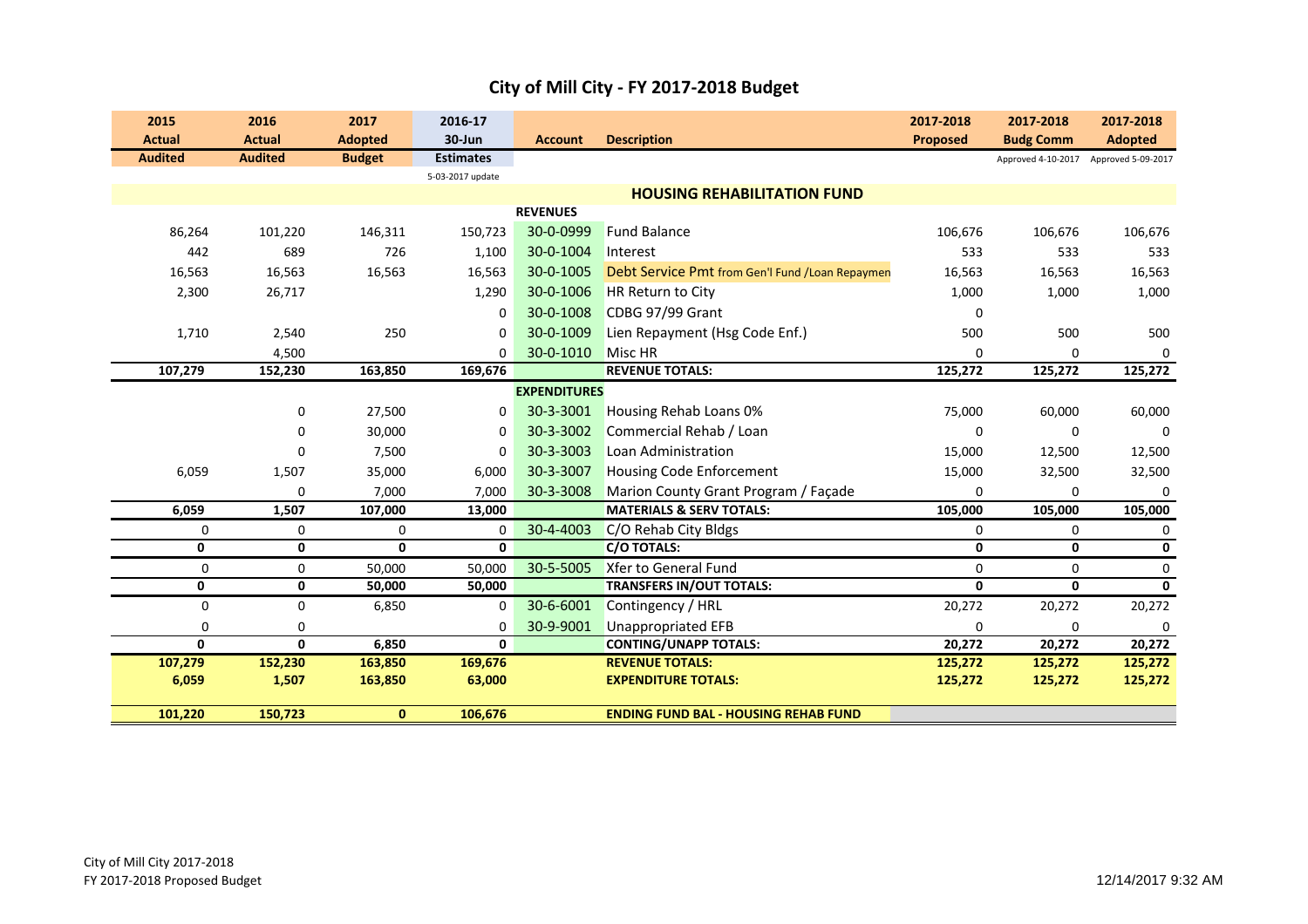|  |  | City of Mill City - FY 2017-2018 Budget |  |
|--|--|-----------------------------------------|--|
|--|--|-----------------------------------------|--|

| 2015           | 2016           | 2017           | 2016-17          |                     |                                      | 2017-2018       | 2017-2018                             | 2017-2018      |
|----------------|----------------|----------------|------------------|---------------------|--------------------------------------|-----------------|---------------------------------------|----------------|
| <b>Actual</b>  | <b>Actual</b>  | <b>Adopted</b> | 30-Jun           | <b>Account</b>      | <b>Description</b>                   | <b>Proposed</b> | <b>Budg Comm</b>                      | <b>Adopted</b> |
| <b>Audited</b> | <b>Audited</b> | <b>Budget</b>  | <b>Estimates</b> |                     |                                      |                 | Approved 4-10-2017 Approved 5-09-2017 |                |
|                |                |                | 5-03-2017 update |                     |                                      |                 |                                       |                |
|                |                |                |                  |                     |                                      |                 |                                       |                |
|                |                |                |                  |                     | <b>SEWER FUND</b>                    |                 |                                       |                |
|                |                |                |                  | <b>REVENUES</b>     |                                      |                 |                                       |                |
| 101,081        | 67,140         | 70,952         | 85,980           | 31-0-0999           | <b>Fund Balance</b>                  | 72,776          | 72,776                                | 72,776         |
| 370,401        | 376,199        | 375,000        | 366,640          | 31-0-1002           | <b>Sewer Monthly Charges</b>         | 370,000         | 370,000                               | 370,000        |
| 0              |                | 500            | 0                | 31-0-1003           | Sewer Hookup                         | 250             | 250                                   | 250            |
| 523            | 1,249          | 346            | 600              | 31-0-1004           | Interest / Sewer                     | 364             | 364                                   | 364            |
| 132            |                | 500            | 0                | 31-0-1006           | <b>Miscellaneous Sewer</b>           | 500             | 500                                   | 500            |
| 920            | 7,400          | 5,000          | 11,000           | 31-0-1008           | Late Fee / Sewer                     | 10,500          | 10,500                                | 10,500         |
| 0              |                | 2,500          | 2,500            | 31-0-5001           | <b>Transfer From General Fund</b>    | 0               | 0                                     | 0              |
| 473,057        | 451,987        | 454,798        | 466,720          |                     | <b>REVENUE TOTALS:</b>               | 454,390         | 454,390                               | 454,390        |
|                |                |                |                  | <b>EXPENDITURES</b> |                                      |                 |                                       |                |
|                |                |                | 0                | 31-2-2001           | City Administrator                   | $\mathbf 0$     | 0                                     | $\mathbf 0$    |
| 29,181         | 25,371         | 27,000         | 28,638           | 31-2-2002           | Public Works Supervisor              | 25,930          | 23,050                                | 23,050         |
| 12,438         | 12,290         | 13,200         | 2,310            | 31-2-2003           | Clerk II - Finance                   | 12,500          | 12,500                                | 12,500         |
| 16,578         | 17,632         | 18,300         | 21,799           | 31-2-2004           | City Recorder                        | 18,725          | 18,725                                | 18,725         |
| 16,224         | 15,113         | 17,548         | 12,479           | 31-2-2006           | <b>PERS</b>                          | 18,050          | 16,430                                | 16,430         |
| 73             | 2,894          | 4,788          | 4,788            | 31-2-2007           | Worker's Comp & Benefit Assessment   | 4,800           | 4,800                                 | 4,800          |
| 7,364          | 7,360          | 6,723          | 6,229            | 31-2-2008           | SS & MC                              | 6,655           | 6,440                                 | 6,440          |
| 23,664         | 26,044         | 28,120         | 29,075           | 31-2-2009           | Employee Insurance                   | 34,910          | 30,160                                | 30,160         |
| 0              | 283            | 1,140          | 0                | 31-2-2010           | Unemployment                         | 1,140           | 1,140                                 | 1,140          |
| 10,272         | 10,913         | 11,000         | 11,529           | 31-2-2013           | <b>Utility Maintenance Worker</b>    | 11,100          | 11,100                                | 11,100         |
| 13,598         | 14,320         | 15,080         | 16,208           | 31-2-2015           | Clerk II - UB/ Court                 | 15,364          | 15,364                                | 15,364         |
| 0              | 873            | 3,300          | 937              | 31-2-2018           | PW Maintenance (Buildings & Grounds) | 2,070           | 2,070                                 | 2,070          |
| 0              |                | 0              | 0                | 31-2-2019           | Meter Reader                         | 0               | 0                                     | $\mathbf 0$    |
|                |                |                | 0                |                     | Clerk (part-time)                    | 1,320           | 1,320                                 | 1,320          |
| 129,392        | 133,095        | 146,199        | 133,992          |                     | PERSONAL SERVICE TOTALS:             | 152,564         | 143,099                               | 143,099        |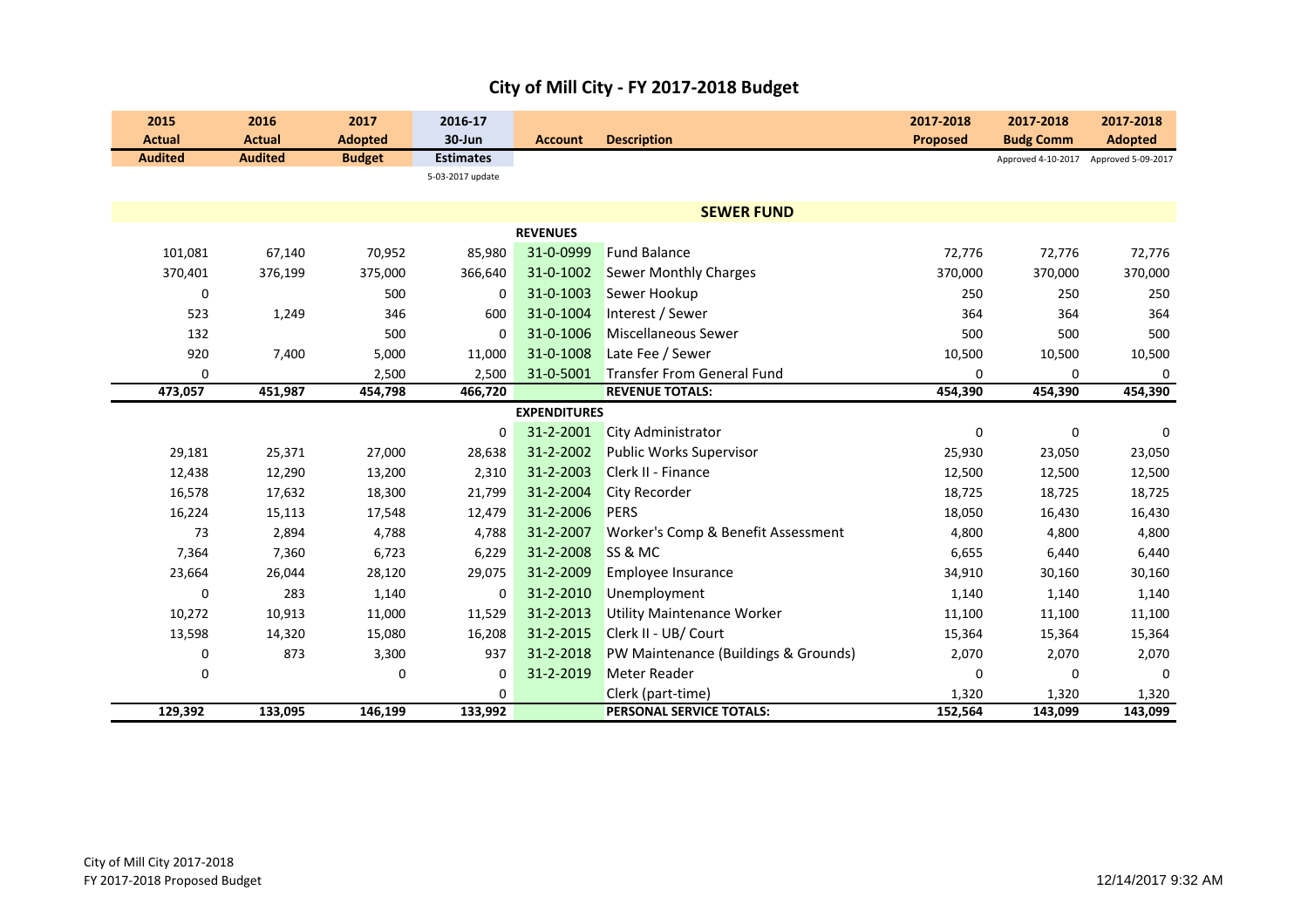| 2015<br><b>Actual</b> | 2016<br><b>Actual</b> | 2017<br><b>Adopted</b> | 2016-17<br>30-Jun | <b>Account</b> | <b>Description</b>              | 2017-2018<br><b>Proposed</b> | 2017-2018<br><b>Budg Comm</b>         | 2017-2018<br><b>Adopted</b> |
|-----------------------|-----------------------|------------------------|-------------------|----------------|---------------------------------|------------------------------|---------------------------------------|-----------------------------|
| <b>Audited</b>        | <b>Audited</b>        | <b>Budget</b>          | <b>Estimates</b>  |                |                                 |                              | Approved 4-10-2017 Approved 5-09-2017 |                             |
|                       |                       |                        | 5-03-2017 update  |                |                                 |                              |                                       |                             |
| 1,740                 | 1,826                 | 1,500                  | 1,750             | 31-3-3001      | <b>Office Supplies</b>          | 1,725                        | 1,725                                 | 1,725                       |
| 2,759                 | 2,412                 | 2,600                  | 2,600             | 31-3-3002      | Postage                         | 2,700                        | 2,700                                 | 2,700                       |
| 858                   | 1,674                 | 3,725                  | 1,750             | 31-3-3003      | <b>Schools &amp; Training</b>   | 1,800                        | 1,800                                 | 1,800                       |
| 642                   | 1,051                 | 500                    | 4,000             | 31-3-3004      | Miscellaneous                   | 1,500                        | 1,500                                 | 1,500                       |
| 0                     | 61                    | 0                      | 0                 | 31-3-3006      | Legal                           | $\mathbf 0$                  | 0                                     | $\mathbf 0$                 |
| 3,680                 | 5,330                 | 5,300                  | 5,330             | 31-3-3007      | Audit                           | 5,500                        | 5,500                                 | 5,500                       |
| 0                     |                       | 250                    | 0                 | 31-3-3008      | <b>Plannning Expense</b>        | $\mathbf 0$                  | $\mathbf 0$                           | $\mathbf 0$                 |
| 781                   | 2,344                 | 5,000                  | 500               | 31-3-3009      | Consultants / Engineer          | 5,000                        | 7,700                                 | 7,700                       |
|                       |                       |                        | 1,500             |                | <b>LGPI Employment Study</b>    | $\pmb{0}$                    |                                       |                             |
|                       |                       |                        | 6,600             |                | Finance Consultant (Jeanette)   | 1,650                        |                                       |                             |
|                       |                       |                        | 4,600             |                | Finance (Temp Employee)         | 3,050                        |                                       |                             |
|                       |                       |                        | 1,500             |                | Kinney (Budget Prep)            | $\mathbf 0$                  |                                       |                             |
| 12,538                | 12,013                | 12,000                 | 12,407            | 31-3-3010      | Electricity                     | 12,500                       | 12,500                                | 12,500                      |
|                       |                       |                        | 2,688             | 31-3-3011      | <b>City Hall Phone</b>          | $\mathbf 0$                  | 0                                     | $\mathbf 0$                 |
| 2,321                 | 2,309                 | 2,500                  | 1,658             | 31-3-3012      | Telephone & Pagers              | 4,200                        | 4,200                                 | 4,200                       |
|                       |                       |                        | 200               | 31-3-3013      | <b>Pump Station Alarms</b>      | 0                            | 0                                     | $\mathbf 0$                 |
| 907                   | 1,242                 | 1,000                  | 1,000             | 31-3-3014      | Print & Publish                 | 1,000                        | 1,000                                 | 1,000                       |
| 3,211                 | 408                   | 2,500                  | 2,100             | 31-3-3015      | Sewer System Maintenance        | 5,000                        | 5,000                                 | 5,000                       |
| 1,037                 | 21                    | 750                    | 750               | 31-3-3019      | <b>Sewer Plant Supplies</b>     | 800                          | 800                                   | 800                         |
| 5,868                 | 3,643                 | 6,000                  | 3,000             | 31-3-3021      | Lab Tests                       | 3,000                        | 3,000                                 | 3,000                       |
| 2,696                 | 3,190                 | 3,000                  | 2,000             | 31-3-3022      | <b>Computer Expense</b>         | 1,500                        | 1,500                                 | 1,500                       |
| 8,116                 | 5,687                 | 6,000                  | 10,339            | 31-3-3023      | Insurance / Personnel Bonds     | 8,365                        | 8,365                                 | 8,365                       |
| 2,211                 | 2,127                 | 2,500                  | 2,102             | 31-3-3028      | <b>Equipment Oper/Fuel</b>      | 2,500                        | 2,500                                 | 2,500                       |
| 444                   | 0                     | 1,000                  | 0                 | 31-3-3029      | Sewer Hookup Expense            | 250                          | 250                                   | 250                         |
| 114                   | 37                    | 100                    | 100               | 31-3-3030      | <b>Uniforms</b>                 | 100                          | 100                                   | 100                         |
| $\pmb{0}$             | 4,680                 | 6,000                  | 823               | 31-3-3032      | Sewer System Consultant         | $\pmb{0}$                    | $\pmb{0}$                             | $\mathbf 0$                 |
| 250                   | 961                   | 1,000                  | 1,500             | 31-3-3040      | Copy machine contract/maint     | 1,000                        | 1,000                                 | 1,000                       |
| 1,640                 | 533                   | 1,500                  | 1,000             | 31-3-3054      | <b>Generator Fuel</b>           | 1,200                        | 1,200                                 | 1,200                       |
| 818                   | 1,670                 | 1,000                  | 828               | 31-3-3055      | Annual DEQ Fee / Other DEQ Fees | 2,000                        | 2,000                                 | 2,000                       |
| 893                   | 2,842                 | 1,750                  | 3,000             | 31-3-3057      | <b>Pump Station Maintenance</b> | 2,500                        | 2,500                                 | 2,500                       |
| 0                     | $\mathbf 0$           | 1,000                  | 500               | 31-3-3058      | Sewer Pump Maintenance          | 500                          | 500                                   | 500                         |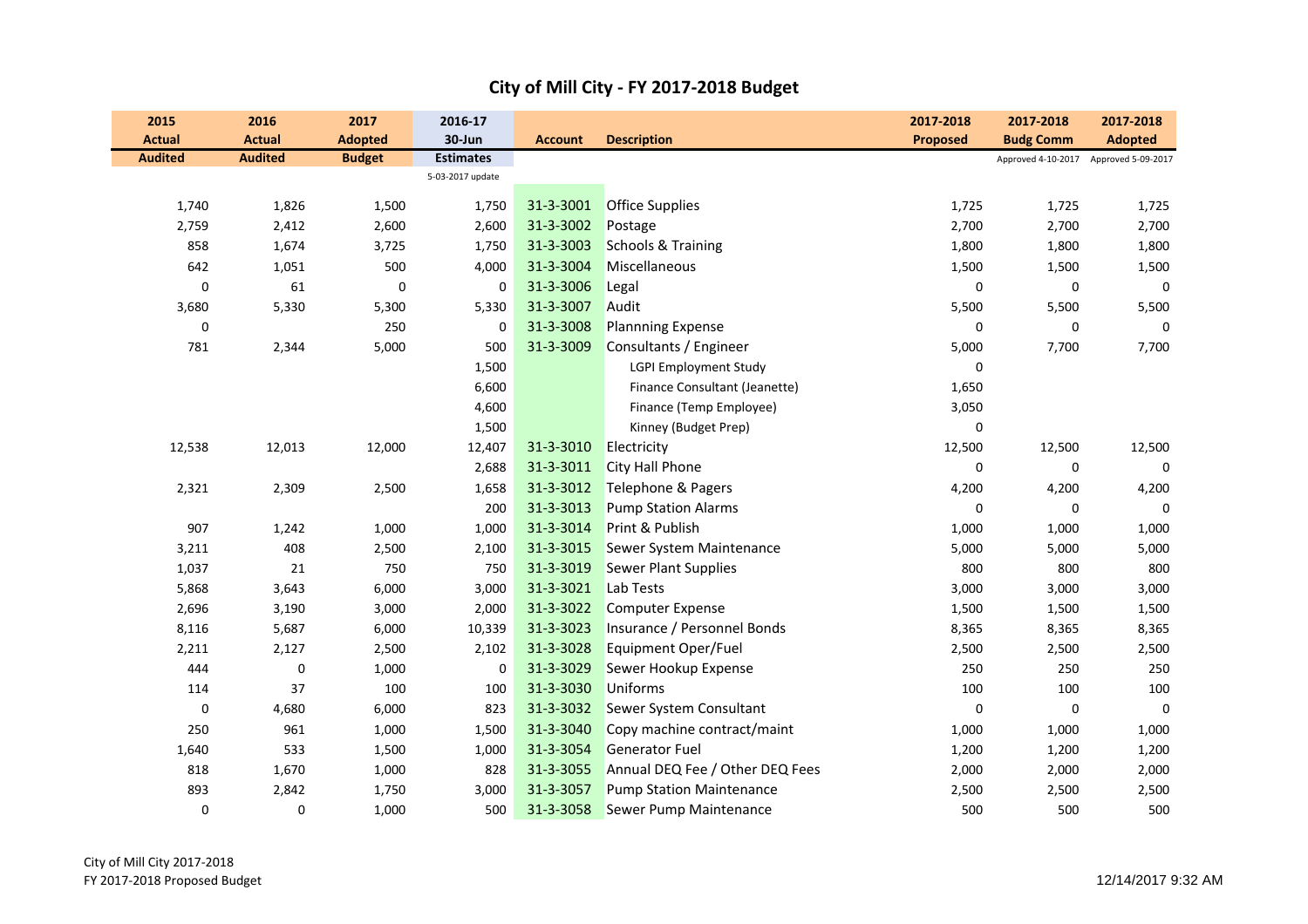| 2015           | 2016           | 2017          | 2016-17          |                |                                     | 2017-2018       | 2017-2018          | 2017-2018          |
|----------------|----------------|---------------|------------------|----------------|-------------------------------------|-----------------|--------------------|--------------------|
| Actual         | Actual         | Adopted       | $30 - Jun$       | <b>Account</b> | <b>Description</b>                  | <b>Proposed</b> | <b>Budg Comm</b>   | <b>Adopted</b>     |
| <b>Audited</b> | <b>Audited</b> | <b>Budget</b> | <b>Estimates</b> |                |                                     |                 | Approved 4-10-2017 | Approved 5-09-2017 |
|                |                |               | 5-03-2017 update |                |                                     |                 |                    |                    |
| 40.886         | 9,141          | 18.000        | 18.000           | 31-3-3060      | Sludge Management                   | 23.000          | 23,000             | 23,000             |
| 94,410         | 65.204         | 86.475        | 94,125           |                | <b>MATERIALS &amp; SERV TOTALS:</b> | 92.340          | 90.340             | 90,340             |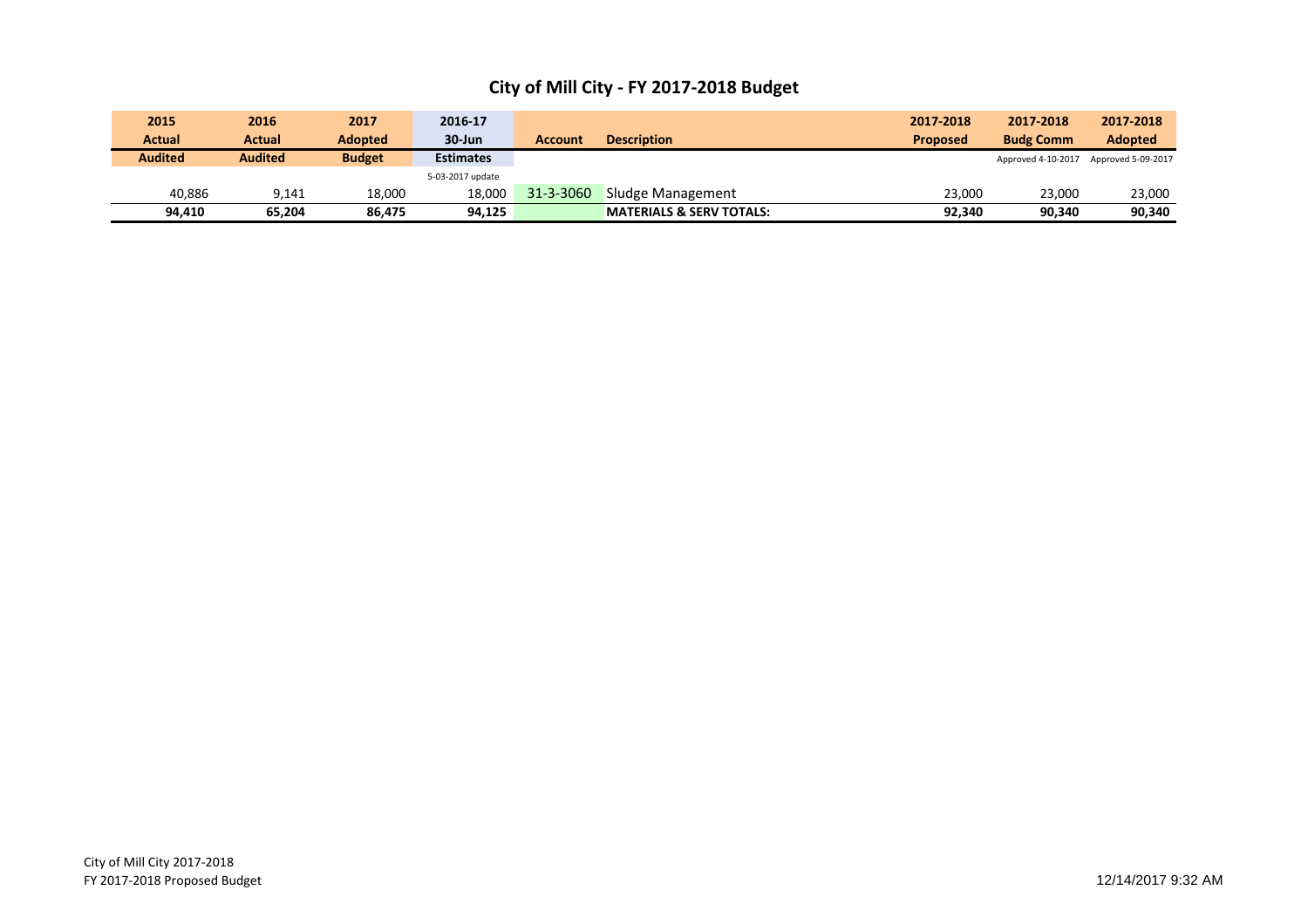| 2015<br><b>Actual</b> | 2016<br><b>Actual</b> | 2017<br><b>Adopted</b> | 2016-17<br>$30 - Jun$ | <b>Account</b> | <b>Description</b>                      | 2017-2018<br><b>Proposed</b> | 2017-2018<br><b>Budg Comm</b> | 2017-2018<br><b>Adopted</b> |
|-----------------------|-----------------------|------------------------|-----------------------|----------------|-----------------------------------------|------------------------------|-------------------------------|-----------------------------|
| <b>Audited</b>        | <b>Audited</b>        | <b>Budget</b>          | <b>Estimates</b>      |                |                                         |                              | Approved 4-10-2017            | Approved 5-09-2017          |
|                       |                       |                        | 5-03-2017 update      |                |                                         |                              |                               |                             |
|                       |                       |                        |                       |                |                                         |                              |                               |                             |
| 0                     | 475                   | 3,000                  | 607                   | 31-4-4001      | Sewer Plant c/o                         | 0                            | 0                             | $\Omega$                    |
| 7,115                 | 1,626                 | 3,000                  | 3,690                 | 31-4-4003      | Pump Station c/o                        | 5,000                        | 7,500                         | 7,500                       |
| $\mathbf 0$           | 534                   | 2,500                  | 0                     | 31-4-4005      | Collection System c/o                   | 0                            | 0                             | 0                           |
|                       |                       | 7,050                  | 0                     | 31-4-4006      | Computer c/o                            | 7,050                        | 7,050                         | 7,050                       |
| 0                     | 75                    |                        | 0                     | 31-4-4010      | Miscellaneous Sewer C/O                 | 0                            | 0                             | 0                           |
|                       |                       |                        |                       |                |                                         |                              |                               |                             |
| 7,115                 | 2,709                 | 15,550                 | 4,297                 |                | <b>C/O TOTALS:</b>                      | 12,050                       | 14,550                        | 14,550                      |
|                       |                       |                        |                       |                |                                         |                              |                               |                             |
| 5,000                 |                       |                        | $\mathbf{0}$          | 31-5-5002      | Xfer to Sewer Reserve                   | $\mathbf 0$                  | 0                             | $\Omega$                    |
| 170,000               | 165,000               | 165,000                | 165,000               | 31-5-5005      | Xfer to Bonded Debt(OECDD Loan)         | 128,679                      | 128,679                       | 128,679                     |
|                       |                       |                        | $\Omega$              | 31-5-5006      | <b>Xfer to General Facilities</b>       | $\Omega$                     | $\mathbf 0$                   | 0                           |
| 175,000               | 165,000               | 165,000                | 165,000               |                | <b>TRANSFERS IN/OUT TOTALS:</b>         | 128,679                      | 128,679                       | 128,679                     |
|                       |                       |                        |                       |                |                                         |                              |                               |                             |
| $\pmb{0}$             | $\pmb{0}$             | 20,000                 | 0                     | 31-6-6001      | Contingency                             | 28,757                       | 27,722                        | 27,722                      |
|                       |                       |                        |                       |                |                                         |                              |                               |                             |
| $\mathbf 0$           | 0                     | 21,574                 | $\mathbf 0$           | 31-9-9001      | Unappropriate EFB                       | 40,000                       | 50,000                        | 50,000                      |
|                       |                       |                        |                       |                |                                         |                              |                               |                             |
| 0                     | 0                     | 41,574                 | $\mathbf 0$           |                | <b>CONTING/UNAPP TOTALS:</b>            | 68,757                       | 77,722                        | 77,722                      |
|                       |                       |                        |                       |                |                                         |                              |                               |                             |
| 473,057               | 451,987               | 454,798                | 466,720               |                | <b>REVENUE TOTALS:</b>                  | 454,390                      | 454,390                       | 454,390                     |
| 405,917               | 366,008               | 454,798                | 397,414               |                | <b>EXPENDITURE TOTALS:</b>              | 454,390                      | 454,390                       | 454,390                     |
| 67,140                | 85,980                | $\mathbf{0}$           | 69,306                |                | <b>ENDING FUND BALANCE - SEWER FUND</b> |                              |                               |                             |

**165,589** Recommended 5-month reserve or 1-year Debt Service payment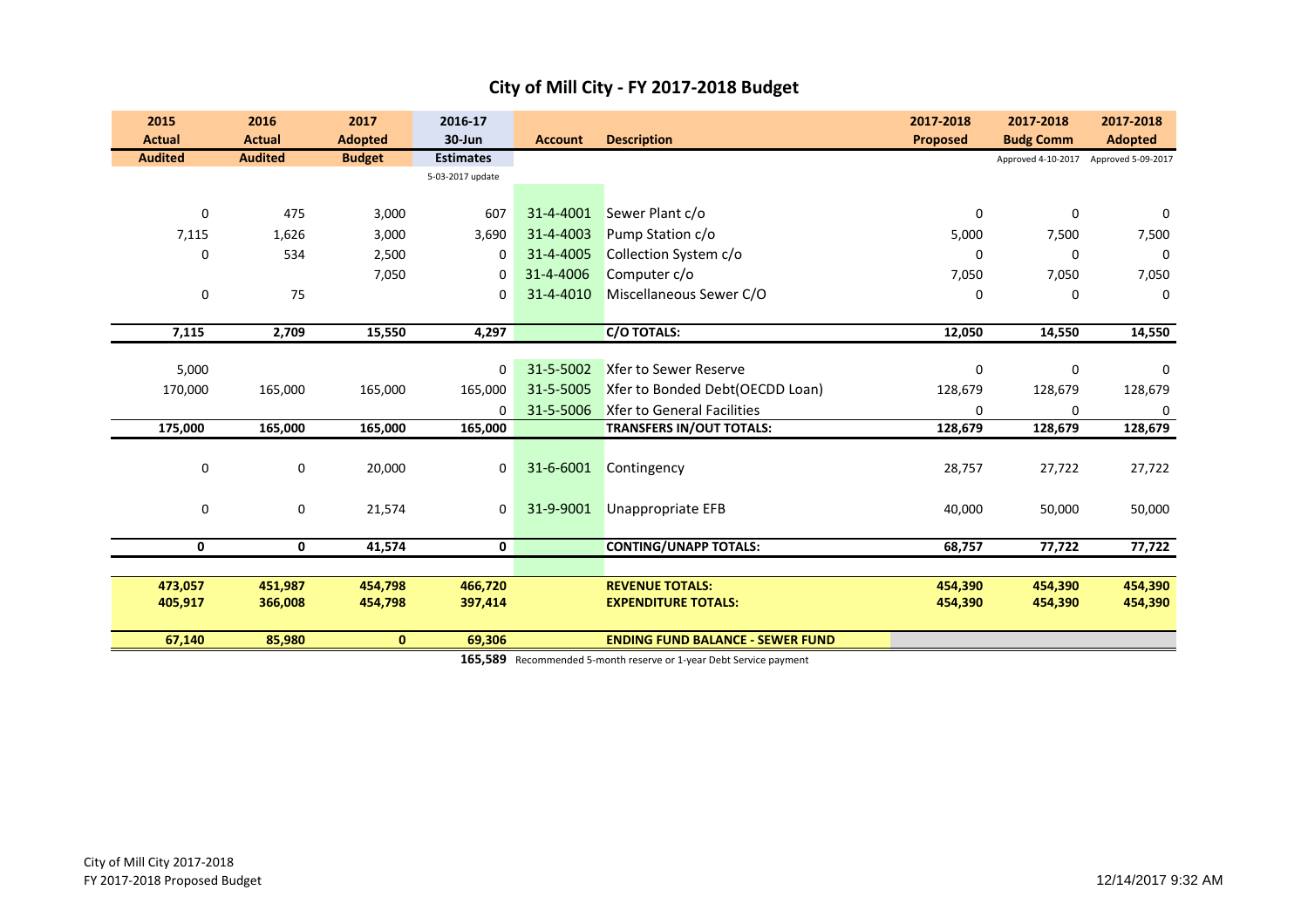|  | City of Mill City - FY 2017-2018 Budget |
|--|-----------------------------------------|
|--|-----------------------------------------|

| 2015           | 2016           | 2017           | 2016-17          |                 |                                             | 2017-2018       | 2017-2018                             | 2017-2018      |
|----------------|----------------|----------------|------------------|-----------------|---------------------------------------------|-----------------|---------------------------------------|----------------|
| <b>Actual</b>  | <b>Actual</b>  | <b>Adopted</b> | 30-Jun           | <b>Account</b>  | <b>Description</b>                          | <b>Proposed</b> | <b>Budg Comm</b>                      | <b>Adopted</b> |
| <b>Audited</b> | <b>Audited</b> | <b>Budget</b>  | <b>Estimates</b> |                 |                                             |                 | Approved 4-10-2017 Approved 5-09-2017 |                |
|                |                |                | 5-03-2017 update |                 |                                             |                 |                                       |                |
|                |                |                |                  |                 | <b>SEWER RESERVE FUND</b>                   |                 |                                       |                |
|                |                |                |                  | <b>REVENUES</b> |                                             |                 |                                       |                |
| 61,430         | 71,610         | 79,499         | 79,615           | 32-0-0999       | <b>Fund Balance</b>                         | 131,812         | 131,812                               | 131,812        |
| 315            | 467            | 389            | 575              | 32-0-1004       | Interest                                    | 659             | 659                                   | 659            |
|                | 7              |                | 0                | 32-0-1005       | Interest SDC SSRF                           | 0               | 0                                     | $\mathbf 0$    |
| 4,866          | 7,531          | 3,244          | 1,622            | 32-0-1007       | <b>SDC Sewer</b>                            | 3,244           | 3,244                                 | 3,244          |
|                |                | 50,000         | 50,000           | 32-0-5110       | <b>Transfer from General Fund</b>           | $\Omega$        | 0                                     | 0              |
| 5,000          |                |                |                  | 32-0-5131       | <b>Transfer from Sewer Fund</b>             | 0               | 0                                     | $\Omega$       |
| 71,611         | 79,615         | 133,132        | 131,812          |                 | <b>REVENUE TOTALS:</b>                      | 135,715         | 135,715                               | 135,715        |
|                | 0              | 1,000          | 0                | 32-3-3002       | Miscellaneous                               | 1,681           | 1,681                                 | 1,681          |
|                | 0              | 1,365          | 0                | 32-3-3003       | Administration                              | $\mathbf 0$     | 0                                     | $\Omega$       |
|                | 0              | 5,500          | 0                | 32-3-3004       | Engineering                                 | 10,000          | 10,000                                | 10,000         |
| 0              | 0              | 7,865          | 0                |                 | <b>MATERIALS &amp; SERV TOTALS:</b>         | 11,681          | 11,681                                | 11,681         |
|                | 0              | 59,000         | 0                | 32-4-4001       | C/O WWTP                                    | 40,000          | 40,000                                | 40,000         |
|                | 0              | 21,600         | 0                | 32-4-4002       | C/O Pump Stations                           | 20,000          | 20,000                                | 20,000         |
|                | 0              | 25,000         | 0                | 32-4-4003       | C/O Collection System                       | 0               | 0                                     | $\Omega$       |
|                | $\mathbf 0$    | 10,423         | $\Omega$         | 32-4-4004       | C/O Equipment                               | 0               | $\Omega$                              | $\Omega$       |
|                | 0              | 6,000          | 0                | 32-4-4005       | C/O WWTP Pumping                            | $\Omega$        | 0                                     | $\Omega$       |
| 0              | 0              | 122,023        | 0                |                 | <b>C/O TOTALS:</b>                          | 60,000          | 60,000                                | 60,000         |
|                | $\mathbf 0$    | 0              | 0                | 32-5-5001       | Xfer to Bonded Debt                         | $\mathbf 0$     | 0                                     | $\Omega$       |
|                | $\mathbf 0$    | 0              | 0                | 32-5-5002       | Xfer to Bonded Debt (SDC Eligible)          | 64,034          | 64,034                                | 64,034         |
|                | $\mathbf 0$    | 0              | 0                | 32-5-5033       | Xfer to Sewer Project Fund                  | $\Omega$        | $\mathbf 0$                           |                |
| 0              | 0              | 0              | 0                |                 | <b>TRANSFERS IN/OUT TOTALS:</b>             | 64,034          | 64,034                                | 64,034         |
|                | $\mathbf 0$    |                | $\Omega$         | 32-7-7005       | <b>Reserved Sewer</b>                       | $\mathbf 0$     | $\Omega$                              | $\Omega$       |
|                | $\mathbf 0$    | 3,244          | 0                | 32-7-7006       | <b>Reserved Sewer SDC</b>                   | $\mathbf 0$     | $\mathbf 0$                           | $\mathbf 0$    |
| $\mathbf{0}$   | 0              | 3,244          | $\mathbf{0}$     |                 | <b>CONTING/RESERVED TOTALS:</b>             | $\mathbf{0}$    | 0                                     | $\mathbf{0}$   |
| 71,611         | 79,615         | 133,132        | 131,812          |                 | <b>REVENUE TOTALS:</b>                      | 135,715         | 135,715                               | 135,715        |
| 0              | $\bf{0}$       | 133,132        | $\bf{0}$         |                 | <b>EXPENDITURE TOTALS:</b>                  | 135,715         | 135,715                               | 135,715        |
| 71,611         | 79,615         | $\mathbf{0}$   | 131,812          |                 | <b>ENDING FUND BAL - SEWER RESERVE FUND</b> |                 |                                       |                |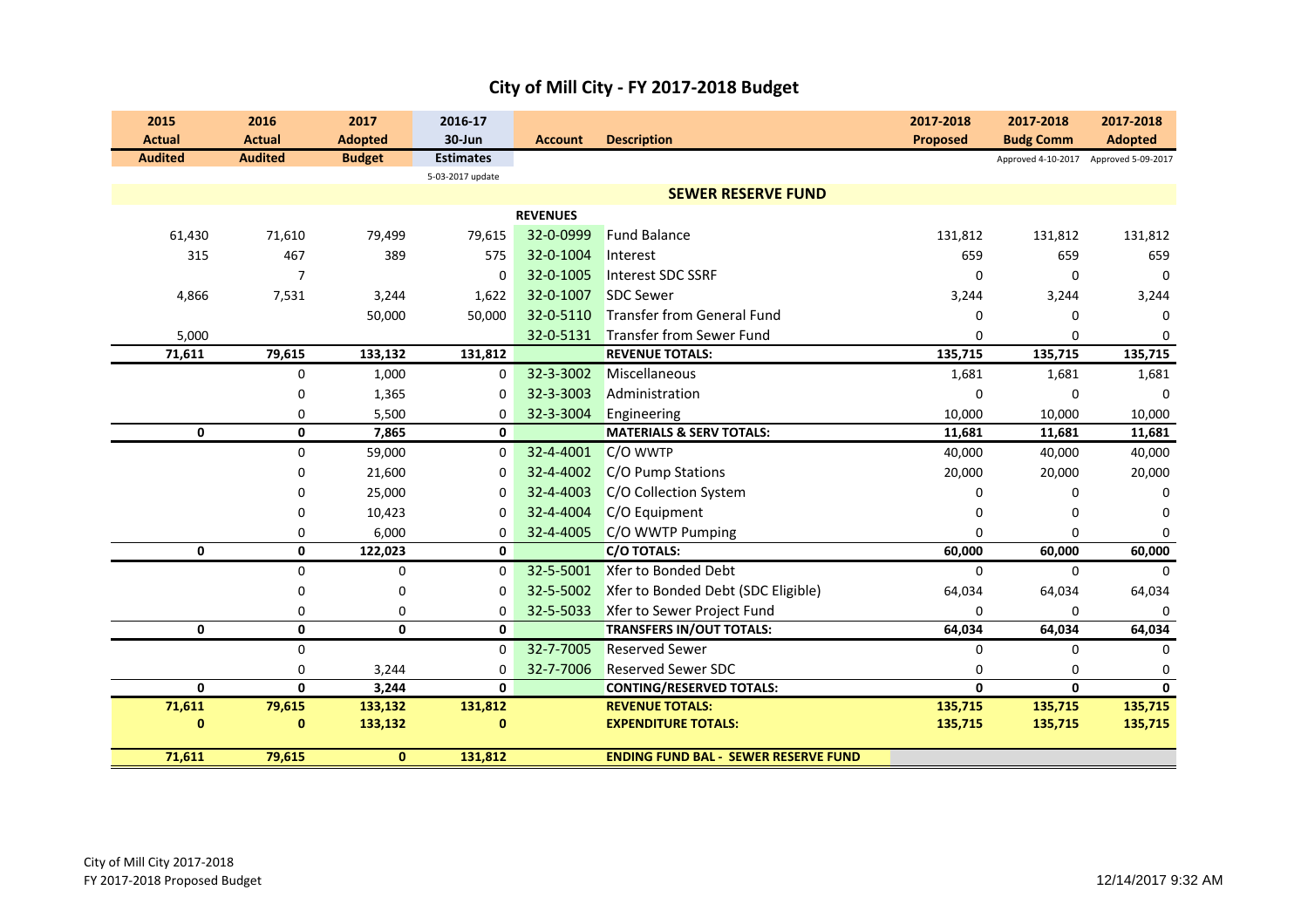| 2015<br><b>Actual</b> | 2016<br><b>Actual</b>      | 2017<br><b>Adopted</b>                 | 2016-17<br>30-Jun                     | <b>Account</b>      | <b>Description</b>                                       | 2017-2018<br><b>Proposed</b> | 2017-2018<br><b>Budg Comm</b> | 2017-2018<br><b>Adopted</b> |
|-----------------------|----------------------------|----------------------------------------|---------------------------------------|---------------------|----------------------------------------------------------|------------------------------|-------------------------------|-----------------------------|
| <b>Audited</b>        | <b>Audited</b>             | <b>Budget</b>                          | <b>Estimates</b>                      |                     |                                                          |                              | Approved 4-10-2017            | Approved 5-09-2017          |
|                       |                            |                                        | 5-03-2017 update                      |                     |                                                          |                              |                               |                             |
|                       |                            |                                        |                                       |                     | <b>GENERAL FACILITIES RESERVE FUND</b>                   |                              |                               |                             |
|                       |                            |                                        |                                       | <b>REVENUES</b>     |                                                          |                              |                               |                             |
| 78,456                | 80,858                     | 556,850                                | 596,735                               | 34-0-0999           | <b>Fund Balance</b>                                      | 531,747                      | 531,747                       | 531,747                     |
| 402                   | 427                        | 2,860                                  | 4,000                                 | 34-0-1004           | <b>Interest Earnings</b>                                 | 3,457                        | 3,457                         | 3,457                       |
|                       | 531,588                    |                                        | $\mathbf 0$                           | 34-0-4100           | Miscellaneous                                            | $\Omega$                     | $\mathbf 0$                   | $\Omega$                    |
|                       |                            |                                        | $\mathbf 0$                           | 34-0-1007           | Donation                                                 | $\Omega$                     | $\mathbf 0$                   | $\Omega$                    |
|                       |                            |                                        | 0                                     | 34-0-5108           | Insurance                                                | $\Omega$                     | $\Omega$                      | $\Omega$                    |
|                       |                            |                                        | 0                                     | 34-0-5109           | <b>Grant Income</b>                                      | $\Omega$                     | 0                             | $\Omega$                    |
| 12,000                |                            |                                        | 0                                     | 34-0-5110           | Transfer from General Fund                               | 0                            | $\mathbf 0$                   | 0                           |
|                       |                            |                                        | 0                                     | 34-0-5111           | <b>Transfer from Water Fund</b>                          | $\mathbf 0$                  | $\mathbf 0$                   | $\Omega$                    |
|                       |                            |                                        | $\Omega$                              | 34-0-5112           | Transfer from Sewer Fund                                 | $\Omega$                     | $\Omega$                      | $\Omega$                    |
| 90,858                | 612,873                    | 559,710                                | 600,735                               |                     | <b>REVENUE TOTALS:</b>                                   | 535,204                      | 535,204                       | 535,204                     |
|                       |                            |                                        |                                       | <b>EXPENDITURES</b> |                                                          |                              |                               |                             |
|                       |                            | Fix coding for the lease payment       |                                       | 34-3-3002           | Legal & Engineering                                      | 25,000                       | 25,000                        | 25,000                      |
|                       |                            |                                        | Transfer Resolution to fix this AS EI | 34-3-3003           | <b>Building Maintenance</b>                              | 5,000                        | 5,000                         | 5,000                       |
|                       |                            | 2,000                                  | $\mathbf 0$                           | 34-3-3004           | Miscellaneous                                            | $\mathbf 0$                  | $\mathbf 0$                   | $\Omega$                    |
|                       |                            |                                        | 0                                     | 34-3-3005           | 280 NE Santiam Blvd - Lease & Expenses                   | 40,000                       | 40,000                        | 40,000                      |
| 0                     | 0                          | 2,000                                  | 0                                     |                     | <b>MATERIAL &amp; SERV TOTALS:</b>                       | 70,000                       | 70,000                        | 70,000                      |
|                       | 14,137                     | 75,000                                 | 20,500                                | 34-4-4001           | C/O 280 SANTIAM                                          | $\mathbf 0$                  | $\mathbf 0$                   | $\Omega$                    |
|                       |                            | $\mathbf 0$                            | $\mathbf 0$                           | 34-4-4002           | C/O Land Acquisition                                     | $\Omega$                     | $\mathbf 0$                   | $\Omega$                    |
| 10,000                |                            | 30,100                                 | 6,000                                 | 34-4-4003           | C/O City Buildings & Facilities                          | 15,000                       | 15,000                        | 15,000                      |
|                       | 2,000                      | 410,122                                | $\Omega$                              | 34-4-4004           | C/O Public Works Shop Building                           | 420,000                      | 420,000                       | 420,000                     |
| 10,000                | 16,137                     | 515,222                                | 26,500                                |                     | <b>C/O TOTALS:</b>                                       | 435,000                      | 435,000                       | 435,000                     |
| 0                     | 0                          | 42,488                                 | 42,488                                | 34-5-5110           | Xfer to Skatepark Fund                                   | $\mathbf 0$                  | 0                             | 0                           |
| 0                     | 0                          | 42,488                                 | 42,488                                |                     | <b>TRANSFER IN/OUT TOTALS:</b>                           | $\mathbf 0$                  | 0                             | $\mathbf 0$                 |
|                       | 0                          | 0                                      | $\mathbf 0$                           | 34-7-7001           | Future Exp. (Skatepark)                                  |                              |                               |                             |
|                       | 0                          | 0                                      | 0                                     | 34-8-8003           | <b>Debt Service Principal</b>                            | $\mathbf 0$                  | 0                             | 0                           |
|                       | 0                          | 0                                      | $\mathbf 0$                           | 34-8-8004           | Debt Service Interest                                    | $\Omega$                     | $\mathbf 0$                   | $\Omega$                    |
| 0                     | $\Omega$<br>$\overline{0}$ | $\mathbf 0$<br>$\overline{\mathbf{0}}$ | $\mathbf 0$<br>$\mathbf{0}$           | 34-9-9001           | <b>Unappropriated EFB</b><br><b>CONTIN/UNAPP TOTALS:</b> | 30,204<br>30,204             | 30,204<br>30,204              | 30,204<br>30,204            |
| 90,858                | 612,873                    | 559,710                                | 600,735                               |                     | <b>REVENUE TOTALS:</b>                                   | 535,204                      | 535,204                       | 535,204                     |
| 10,000                | 16,137                     | 559,710                                | 68,988                                |                     | <b>EXPENDITURE TOTALS:</b>                               | 535,204                      | 535,204                       | 535,204                     |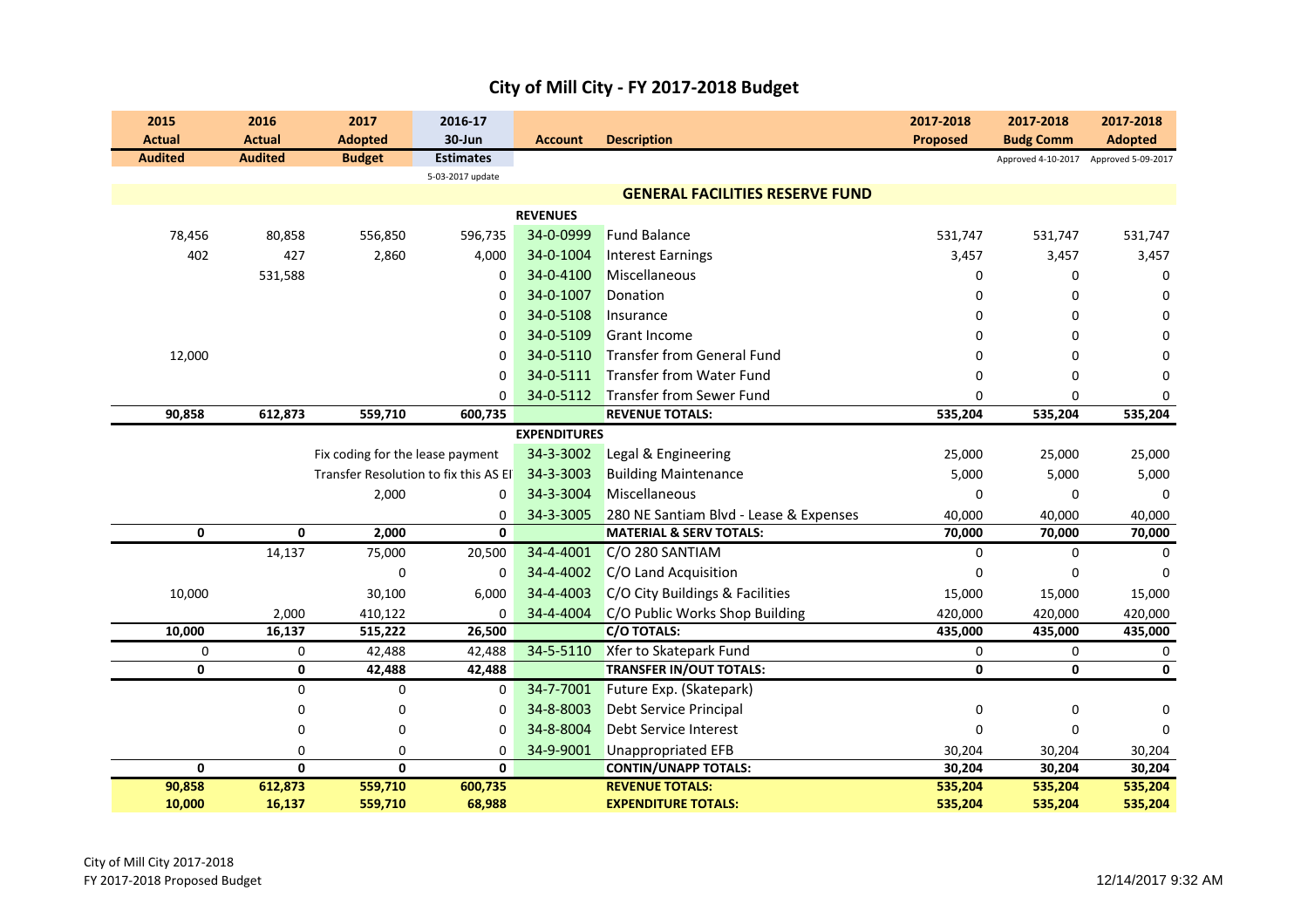| 80.858         | 596,735        | 0              | 531,747          |         | <b>GENERAL FACILITIES TOTALS:</b> |                 |                    |                    |
|----------------|----------------|----------------|------------------|---------|-----------------------------------|-----------------|--------------------|--------------------|
|                |                |                | 5-03-2017 update |         |                                   |                 |                    |                    |
| <b>Audited</b> | <b>Audited</b> | <b>Budget</b>  | <b>Estimates</b> |         |                                   |                 | Approved 4-10-2017 | Approved 5-09-2017 |
| <b>Actual</b>  | Actual         | <b>Adopted</b> | 30-Jun           | Account | <b>Description</b>                | <b>Proposed</b> | <b>Budg Comm</b>   | <b>Adopted</b>     |
| 2015           | 2016           | 2017           | 2016-17          |         |                                   | 2017-2018       | 2017-2018          | 2017-2018          |